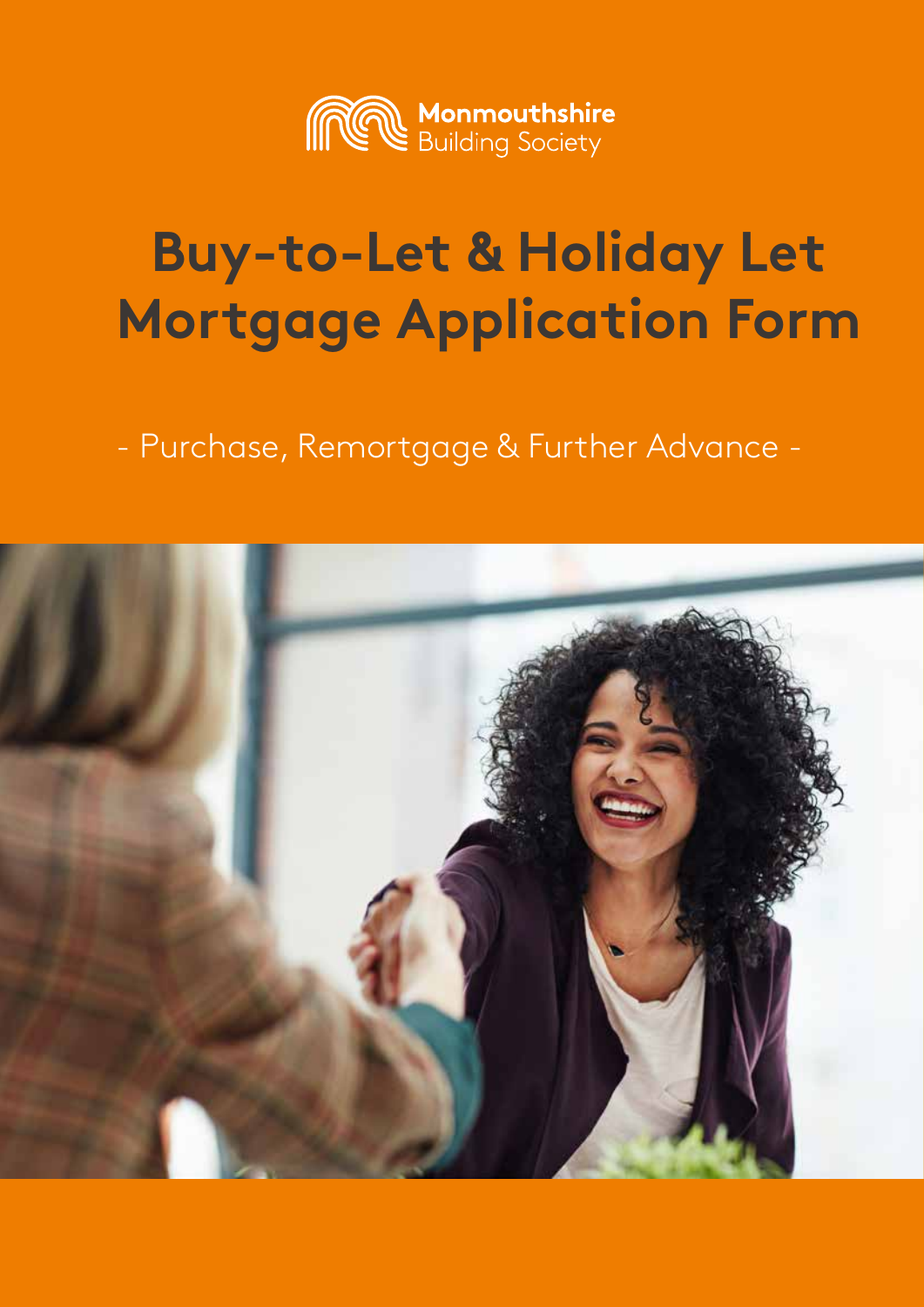

| <b>Subject</b>                    | <b>Section Number</b> | <b>Page Number</b> |
|-----------------------------------|-----------------------|--------------------|
| <b>PURPOSE OF LOAN</b>            | Section 1             | 5                  |
| YOUR PERSONAL DETAILS             | Section 2             | 5                  |
| YOUR EMPLOYMENT DETAILS           | Section 3             | 6                  |
| YOUR SELF-EMPLOYED INCOME DETAILS | Section 4             | $\overline{7}$     |
| <b>FINANCIAL DETAILS</b>          | Section 5             | 8                  |
| <b>CREDIT HISTORY</b>             | Section 6             | 8                  |
| <b>PROPERTY DETAILS</b>           | Section 7             | 9                  |
| <b>LOAN DETAILS</b>               | Section 8             | 10                 |
| - PURCHASE & REMORTGAGE           | Section 8a            | 10                 |
| - FURTHER ADVANCE                 | Section 8b            | 12                 |
| - DETAILS OF OTHER PROPERTY OWNED | Section 8c            | 13                 |
| <b>SOLICITOR / CONVEYANCER</b>    | Section 9             | 13                 |
| <b>VALUATION AND INSPECTION</b>   | Section 10            | 14                 |
| <b>IDENTITY VERIFICATION</b>      | Section 11            | 15                 |
| <b>DIRECT DEBIT</b>               | Section 12            | 16                 |
| <b>DECLARATION</b>                | Section 13            | 17                 |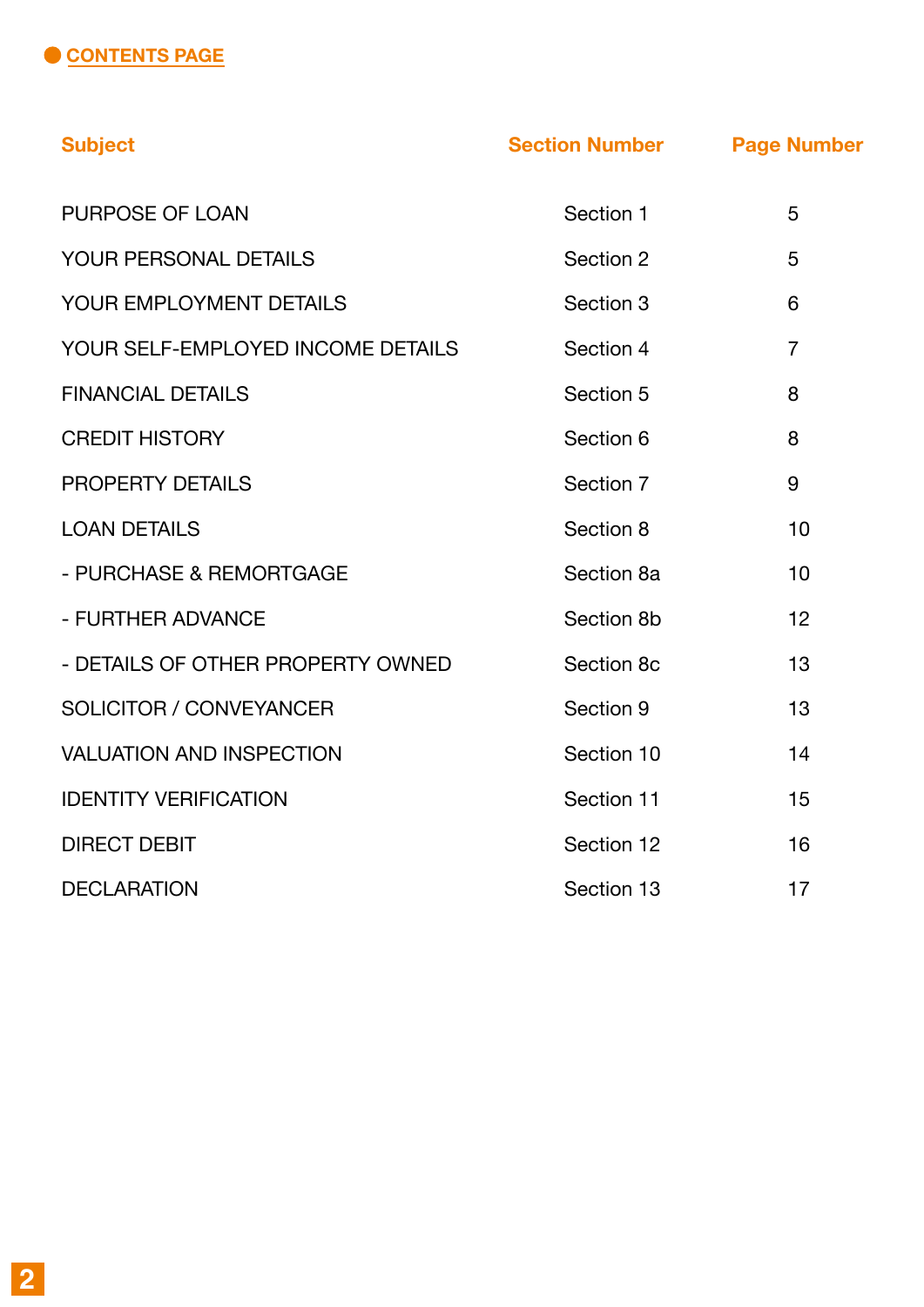# **NOTES TO HELP YOU COMPLETE YOUR MORTGAGE APPLICATION**

| <b>Pre-Submission</b>                                                                    | <b>Submission</b>                                                                                                                                                                 |
|------------------------------------------------------------------------------------------|-----------------------------------------------------------------------------------------------------------------------------------------------------------------------------------|
| Please email any pre-submission queries to our<br>Broker Sales team at brokers@monbs.com | When an application is completed in full and<br>our minimum packaging requirements are met,<br>please email these through to our Underwriting<br>team at casemanagement@monbs.com |

- Please complete this application form in full. Failure to do so will result in a delay with the processing of the application.
- All income must be in pounds sterling.
- Please remember to complete the Direct Debit form (Section 12), read and sign the Declaration (Section 13). Failure to do so will result in us being unable to conduct the necessary searches required to process your application.
- Please pay your fee(s) by visiting the Society's online payment portal www.monbs.com/pay.
- Please endeavour to email supporting documentation in the first instance. If you are sending any original documents by post, please make sure they are securely packaged and sent via Signed For Delivery or Special Delivery Guaranteed post. Please note that email correspondence is prioritised over postal correspondence and as such, you may experience delays if sending supporting documentation via the post.
- Documentation
	- For Employed applicants: Last three months' consecutive payslips and latest P60 must accompany the application.
	- For Self-Employed applicants: Last two years certified accounts must accompany the application. HMRC forms SA302 and accompanying Tax Year Overview certificates are required. Accounts must have been prepared by a member of one of the recognised Accountancy bodies: Chartered; Certified; members of Chartered Institute of Taxation (COIT) and members of the Association of Accountancy Technicians (AAT).
	- For remortgage applications the Assured Shorthold Tenancy agreement will be required. In addition, for HMO remortgage applications, we will require sight of the HMO licence.
- If you need additional space to answer any of the questions, please use the space on page 16 making sure you reference the applicable section of the form to which the note relates.
- **• If you need help in completing this application form, contact your Mortgage Adviser or speak to your mortgage intermediary.**

Thank you for choosing the Monmouthshire Building Society.

Head office: Monmouthshire House, John Frost Square, Newport, South Wales NP20 1PX t: 01633 844 444

**If you fail to keep up with payments on your mortgage a 'receiver of rent' may be appointed and/or your rental property may be repossessed.**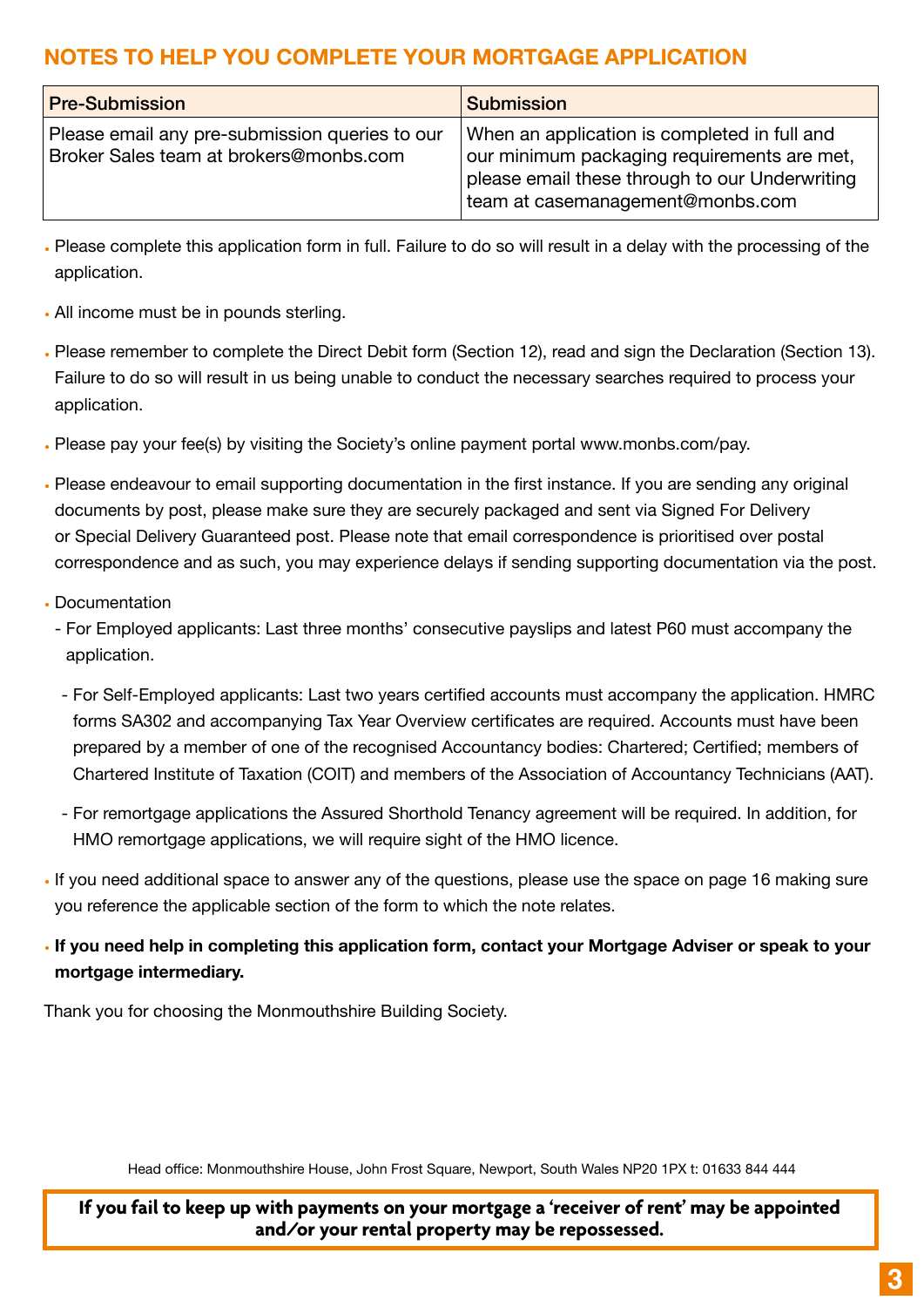# **INTERMEDIARY USE ONLY - To be fully completed by the intermediary in all cases**

| Intermediary<br><b>Full Name</b>                                                                                                           |                                                                                                                                                                                                                                              | Adviser's<br><b>Full Name</b> |                                                             |                                                                                                                                |
|--------------------------------------------------------------------------------------------------------------------------------------------|----------------------------------------------------------------------------------------------------------------------------------------------------------------------------------------------------------------------------------------------|-------------------------------|-------------------------------------------------------------|--------------------------------------------------------------------------------------------------------------------------------|
| <b>Firm Address</b>                                                                                                                        |                                                                                                                                                                                                                                              | Telephone No.                 |                                                             |                                                                                                                                |
|                                                                                                                                            |                                                                                                                                                                                                                                              | Mobile No.                    |                                                             |                                                                                                                                |
|                                                                                                                                            |                                                                                                                                                                                                                                              | <b>Email Address</b>          |                                                             |                                                                                                                                |
|                                                                                                                                            |                                                                                                                                                                                                                                              |                               | Please note that the Society will use this email address to |                                                                                                                                |
|                                                                                                                                            |                                                                                                                                                                                                                                              |                               |                                                             | communicate with you in connection with the processing of the<br>application unless you specifically advise us to the contrary |
| Network FCA number if applicable:                                                                                                          |                                                                                                                                                                                                                                              |                               |                                                             |                                                                                                                                |
| Intermediary Firm FCA registration number:                                                                                                 |                                                                                                                                                                                                                                              |                               |                                                             |                                                                                                                                |
| Mortgage Club (if applicable):                                                                                                             |                                                                                                                                                                                                                                              |                               |                                                             |                                                                                                                                |
|                                                                                                                                            | Product Code (Must be completed) Please refer to the Mortgage Product Guide                                                                                                                                                                  |                               |                                                             |                                                                                                                                |
|                                                                                                                                            | Amount of fee the applicant will pay you for arranging this mortgage (Enter nil if no fee is being charged)?                                                                                                                                 |                               |                                                             | (Must be completed)                                                                                                            |
| When is this fee payable?                                                                                                                  | On application                                                                                                                                                                                                                               | On offer                      |                                                             | On completion                                                                                                                  |
| On what basis was this mortgage arranged?                                                                                                  | <b>Advised sale</b>                                                                                                                                                                                                                          |                               | Non-advised sale                                            | Face to face<br>non face to face                                                                                               |
|                                                                                                                                            | If terms have been discussed and agreed by the Society, please state with whom, the date and give details of the agreement<br>If a quotation has been produced for you by Monmouthshire Building Society please provide the reference number |                               |                                                             |                                                                                                                                |
| <b>Details of Individual</b>                                                                                                               | <b>Applicant 1</b>                                                                                                                                                                                                                           |                               |                                                             | Applicant 2 / Guarantor                                                                                                        |
| Name                                                                                                                                       |                                                                                                                                                                                                                                              |                               |                                                             |                                                                                                                                |
|                                                                                                                                            |                                                                                                                                                                                                                                              |                               |                                                             |                                                                                                                                |
| <b>Address</b>                                                                                                                             |                                                                                                                                                                                                                                              |                               |                                                             |                                                                                                                                |
|                                                                                                                                            |                                                                                                                                                                                                                                              |                               |                                                             |                                                                                                                                |
| Date of Birth                                                                                                                              |                                                                                                                                                                                                                                              |                               |                                                             |                                                                                                                                |
|                                                                                                                                            |                                                                                                                                                                                                                                              |                               |                                                             |                                                                                                                                |
| Details of Introducing firm (or sole trader)                                                                                               |                                                                                                                                                                                                                                              |                               |                                                             |                                                                                                                                |
| Full name of Regulated Firm<br>(or Sole Trader)                                                                                            |                                                                                                                                                                                                                                              | FCA Reference Number:         |                                                             |                                                                                                                                |
|                                                                                                                                            | Note that this certificate must be signed by the person who has seen the original documentary evidence                                                                                                                                       |                               |                                                             |                                                                                                                                |
| <b>Confirmation</b>                                                                                                                        |                                                                                                                                                                                                                                              |                               |                                                             |                                                                                                                                |
| I/we confirm that<br>(a)<br>(b)<br>(tick one only)                                                                                         | this information was obtained by me/us in relation to the customer;<br>the evidence I/we have obtained to verify the identity of the customer:                                                                                               |                               |                                                             |                                                                                                                                |
|                                                                                                                                            | meets the standard evidence set out within the guidance for the UK Financial Sector issued by JMLSG; or                                                                                                                                      |                               |                                                             |                                                                                                                                |
|                                                                                                                                            | exceeds the standard evidence (written details of the further verification evidence taken are attached to this confirmation).                                                                                                                |                               |                                                             |                                                                                                                                |
| <b>Adviser Declaration:</b>                                                                                                                |                                                                                                                                                                                                                                              | <b>Adviser Name</b>           |                                                             |                                                                                                                                |
| I confirm that I have/my company has the necessary permissions from the<br>on behalf of my/our clients                                     | FCA/PRA to advise (where applicable), complete and submit this application                                                                                                                                                                   | <b>Adviser Signature</b>      |                                                             |                                                                                                                                |
| I confirm that I am acting on behalf of the applicant(s) and have their<br>permission to access their information                          |                                                                                                                                                                                                                                              |                               |                                                             |                                                                                                                                |
| I certify that all documents, whether electronically attached or posted, are<br>genuine copies of the original documents which I have seen |                                                                                                                                                                                                                                              | Position                      |                                                             |                                                                                                                                |
| application is true and accurate                                                                                                           | I confirm that to the best of my knowledge, the information contained in this                                                                                                                                                                | Date                          |                                                             |                                                                                                                                |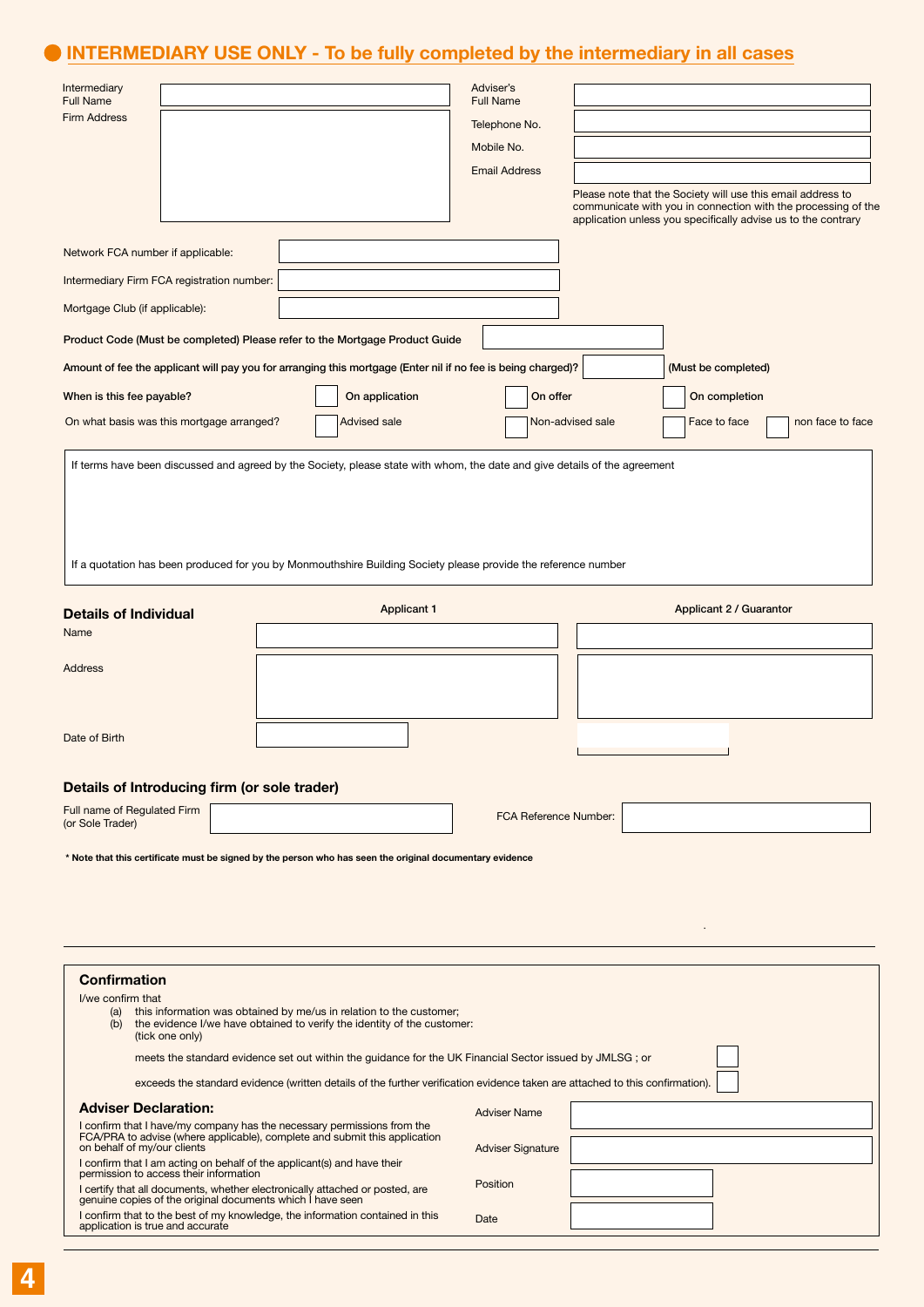# **Section 1 - Purpose of Loan**

| 1.1 Purpose of the loan<br>Purchase<br>Remortgage<br>(PLEASE TICK)                                           | <b>Further Advance</b><br>Transfer of Equity                                                                 | Capital Raise (No Existing Lender)<br><b>HMO</b> |
|--------------------------------------------------------------------------------------------------------------|--------------------------------------------------------------------------------------------------------------|--------------------------------------------------|
|                                                                                                              | <b>Applicant 1</b>                                                                                           | <b>Applicant 2 / Guarantor</b>                   |
| 1.2 Are you a first time landlord?                                                                           | Yes<br>No                                                                                                    | No<br>Yes                                        |
| 1.3 Was the property inherited?                                                                              | Yes<br>No                                                                                                    | Yes<br>No                                        |
| 1.4 Is this a 'Let to Buy' transaction?                                                                      | Yes<br>No                                                                                                    | Yes<br>No                                        |
| 1.5 Have you or a related person<br>occupied the property?                                                   | Yes<br>No                                                                                                    | No<br>Yes                                        |
|                                                                                                              | CAUTION: If you have answered 'Yes' to any of these questions, an affordability assessment will be required. |                                                  |
| 1.7 Do you currently/will you upon completion of this<br>mortgage own 4 or more mortgaged rental properties? | Yes<br>Nο                                                                                                    | Yes<br>No                                        |

1.7.1 If yes, how many of your rental properties are currently mortgaged with: A) Monmouthshire Building Society [B] All other lenders If you own more than 3 mortgaged and/or unencumbered rental properties (either with the Society or other lenders), please complete the Existing Buy to Let Portfolio form that is available from our website and attach this with your application. If you own 3 or fewer, please provide the ASTs. Please note that the Society will not lend to individuals who own more than 20 properties.

## **Section 2 - Your Personal Details**

|                                                                                                                        | <b>Applicant 1</b>                                         | <b>Applicant 2 / Guarantor</b>                                 |
|------------------------------------------------------------------------------------------------------------------------|------------------------------------------------------------|----------------------------------------------------------------|
| 2.1 Do you have a residential mortgage or<br>savings account with us?                                                  | $\operatorname{\mathsf{No}}$<br>Yes                        | Yes<br>No                                                      |
| 2.2 If 'Yes', please give your<br>MBS Account numbers:                                                                 |                                                            |                                                                |
|                                                                                                                        |                                                            |                                                                |
|                                                                                                                        |                                                            |                                                                |
| 2.3 First name                                                                                                         |                                                            |                                                                |
| 2.4 Middle name(s)                                                                                                     |                                                            |                                                                |
| 2.5 Surname                                                                                                            |                                                            |                                                                |
| 2.6 Title<br>Mr                                                                                                        | Other<br>Mrs<br>Miss<br>Ms                                 | Other<br>Mrs<br>Miss<br>Ms<br>Mr                               |
| 2.7a Marital Status                                                                                                    |                                                            |                                                                |
| 2.7b Relationship to Applicant 1                                                                                       |                                                            |                                                                |
| 2.8 Previous name(s)<br>(last 3 years)                                                                                 |                                                            |                                                                |
| 2.9 Nationality                                                                                                        |                                                            |                                                                |
| 2.10 Are you an EEA national or UK National?                                                                           | Yes<br>No                                                  | No<br>Yes                                                      |
| 2.11 Do you have indefinite leave to remain within the UK                                                              | Yes<br>No                                                  | Yes<br>No                                                      |
| 2.12 Are you a UK resident?                                                                                            | Yes<br>No                                                  | Yes<br>No                                                      |
| 2.13 National Insurance<br>Number                                                                                      |                                                            |                                                                |
| 2.14 Date of Birth                                                                                                     |                                                            |                                                                |
| 2.15 Email Address                                                                                                     |                                                            |                                                                |
| 2.16 Telephone Number                                                                                                  | Home                                                       | Home                                                           |
|                                                                                                                        | Mobile                                                     | Mobile                                                         |
| 2.17 Convenient time to contact                                                                                        | PM<br>AM                                                   | <b>PM</b><br>AM                                                |
| 3 Years Address History                                                                                                |                                                            |                                                                |
| 2.18 Current Address:<br>(If at this address for<br>less than 3 years<br>please provide details<br>in 2.20-2.25 below) |                                                            |                                                                |
|                                                                                                                        | Post Code                                                  | Post Code                                                      |
| 2.19 How long have you<br>lived at this address?                                                                       | to<br>$\prime$<br>$\prime$<br>From<br>$\prime$<br>$\prime$ | From<br>$\sqrt{ }$<br>$\prime$<br>to<br>$\sqrt{ }$<br>$\prime$ |
| If less than 3 Years at Current Address                                                                                |                                                            |                                                                |
| 2.20 Previous Address 1<br>If less than 3 years at<br>current address                                                  |                                                            |                                                                |
|                                                                                                                        | Post Code                                                  | Post Code                                                      |
|                                                                                                                        |                                                            |                                                                |

**5**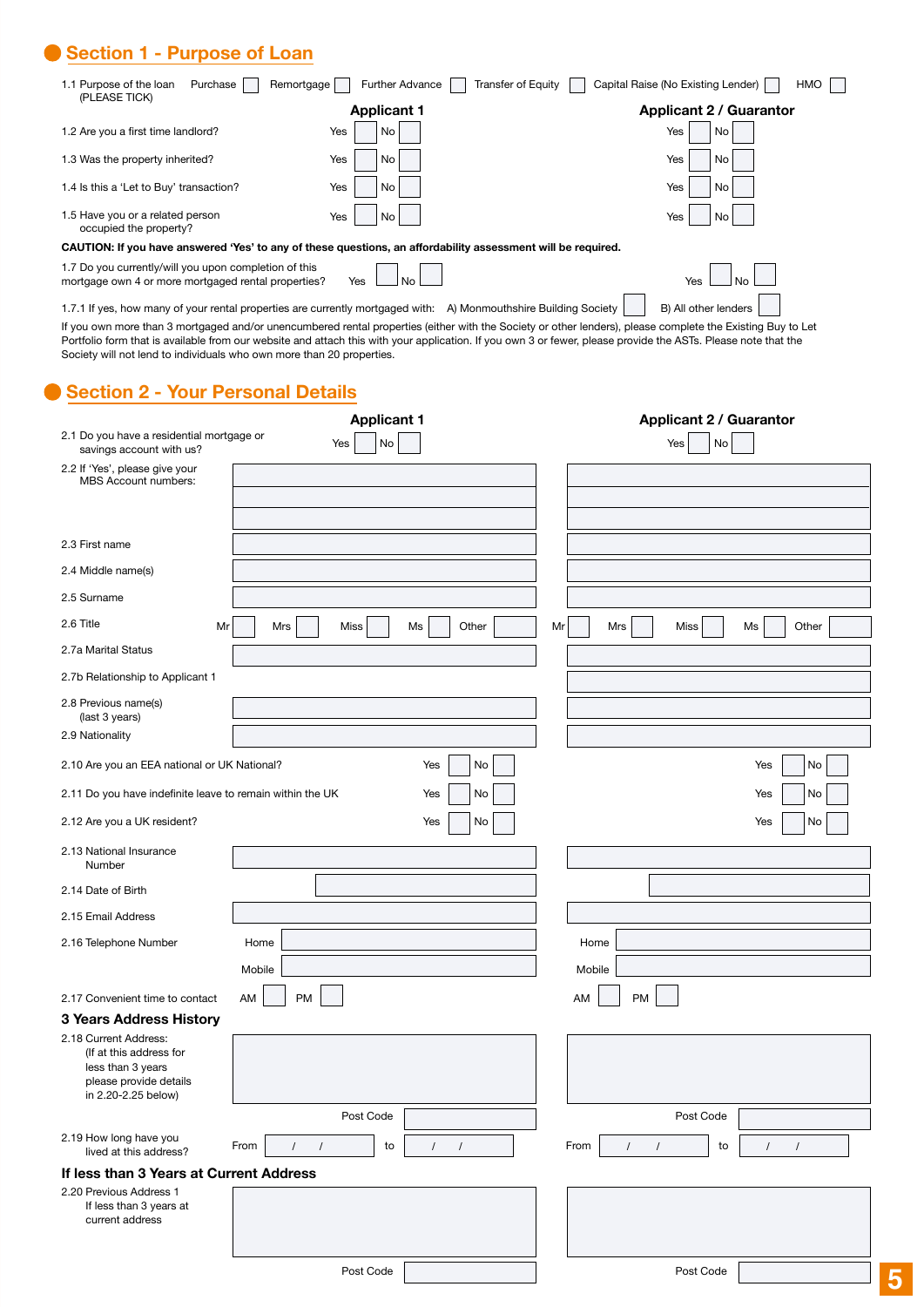| 2.21 How long did you<br>live at this address?                                                                                                                                                                       | From<br>to<br>$\prime$<br>$\prime$                                         | $\prime$<br>$\prime$   | From  | $\prime$<br>$\prime$           | to           | $\prime$<br>$\prime$ |              |
|----------------------------------------------------------------------------------------------------------------------------------------------------------------------------------------------------------------------|----------------------------------------------------------------------------|------------------------|-------|--------------------------------|--------------|----------------------|--------------|
| 2.22 Previous Address 2<br>If less than 3 years at<br>current address and<br>previous address 1                                                                                                                      |                                                                            |                        |       |                                |              |                      |              |
|                                                                                                                                                                                                                      | Post Code                                                                  |                        |       | Post Code                      |              |                      |              |
| 2.23 How long did you                                                                                                                                                                                                | From<br>to<br>$\prime$<br>$\prime$                                         | $\prime$<br>$\prime$   | From  | $\prime$<br>$\prime$           | to           | $\prime$<br>$\prime$ |              |
| live at this address?<br>2.24 Previous Address 3<br>If less than 3 years at<br>current address and<br>previous address 1 & 2                                                                                         |                                                                            |                        |       |                                |              |                      |              |
|                                                                                                                                                                                                                      | Post Code                                                                  |                        |       | Post Code                      |              |                      |              |
| 2.25 How long did you<br>live at this address?                                                                                                                                                                       | From<br>to<br>$\prime$<br>$\prime$                                         | $\prime$<br>$\sqrt{ }$ | From  | $\prime$<br>$\prime$           | to           | $\prime$<br>$\prime$ |              |
| 2.26 Basis of Occupation<br>at your present address                                                                                                                                                                  | Owned outright                                                             |                        |       | Owned outright                 |              |                      |              |
|                                                                                                                                                                                                                      | Owned subject to mortgage                                                  |                        |       | Owned subject to mortgage      |              |                      |              |
| <b>Residential Mortgage Details</b><br>Answer 2.27 - 2.31 only if applicable                                                                                                                                         |                                                                            |                        |       |                                |              |                      |              |
| 2.27 Lender's Name                                                                                                                                                                                                   |                                                                            |                        |       |                                |              |                      |              |
| 2.28 Lender's Address                                                                                                                                                                                                |                                                                            |                        |       |                                |              |                      |              |
|                                                                                                                                                                                                                      |                                                                            |                        |       |                                |              |                      |              |
|                                                                                                                                                                                                                      | Post Code                                                                  |                        |       | Post Code                      |              |                      |              |
| 2.29 Loan / Rent Account No.                                                                                                                                                                                         |                                                                            |                        |       |                                |              |                      |              |
|                                                                                                                                                                                                                      |                                                                            |                        |       |                                |              |                      |              |
| 2.30 Monthly Payment / Rent<br>2.31 Approximate balance                                                                                                                                                              | £                                                                          |                        | £     |                                |              |                      |              |
| outstanding (Mortgage only)                                                                                                                                                                                          | £                                                                          |                        | £     |                                |              |                      |              |
|                                                                                                                                                                                                                      | Section 3 - Your Employment Details/Company Directors with No Shareholding |                        |       |                                |              |                      |              |
| (If Self-Employed, please complete Section 4)                                                                                                                                                                        |                                                                            |                        |       |                                |              |                      |              |
| For employed applicants, a minimum of 6 months employment with the same employer is required. If not employed for 6 months, evidence of continuous employment<br>in a similar role of 12 months or more is required. |                                                                            |                        |       |                                |              |                      |              |
|                                                                                                                                                                                                                      | <b>Applicant 1</b>                                                         |                        |       | <b>Applicant 2 / Guarantor</b> |              |                      |              |
| 3.1 Occupation                                                                                                                                                                                                       |                                                                            |                        |       |                                |              |                      |              |
| 3.2 Basis                                                                                                                                                                                                            | Employee                                                                   | Self Employed          |       | Employee                       |              | Self Employed        |              |
|                                                                                                                                                                                                                      | Non-shareholding Director                                                  | Director               |       | Non-shareholding Director      |              | Director             |              |
| 3.3 Anticipated retirement age                                                                                                                                                                                       |                                                                            |                        |       |                                |              |                      |              |
| 3.4 Are you employed by a Relative?                                                                                                                                                                                  | Yes                                                                        | No                     |       | Yes                            |              | No                   |              |
| 3.5 ls your employment                                                                                                                                                                                               | Permanent                                                                  | Temporary              |       | Permanent                      | Temporary    |                      |              |
|                                                                                                                                                                                                                      | Fixed contract                                                             | Sub contract           |       | Fixed contract                 | Sub contract |                      |              |
|                                                                                                                                                                                                                      | Other                                                                      |                        | Other |                                |              |                      |              |
|                                                                                                                                                                                                                      |                                                                            | Please state           |       |                                |              |                      | Please state |
| 3.6 Employer's Name                                                                                                                                                                                                  |                                                                            |                        |       |                                |              |                      |              |
| 3.7 Nature of the Business                                                                                                                                                                                           |                                                                            |                        |       |                                |              |                      |              |
| 3.8 Employer's Business Address                                                                                                                                                                                      |                                                                            |                        |       |                                |              |                      |              |
|                                                                                                                                                                                                                      |                                                                            |                        |       |                                |              |                      |              |
|                                                                                                                                                                                                                      |                                                                            |                        |       |                                |              |                      |              |
|                                                                                                                                                                                                                      | Post Code                                                                  |                        |       | Post Code                      |              |                      |              |
| 3.9 Employer Tel. No.                                                                                                                                                                                                |                                                                            |                        |       |                                |              |                      |              |
|                                                                                                                                                                                                                      |                                                                            |                        |       |                                |              |                      |              |
| 3.10 Employer email address                                                                                                                                                                                          |                                                                            |                        |       |                                |              |                      |              |

Years | Months | Nonths | Years | Months

3.11 How long have you been employed by this company?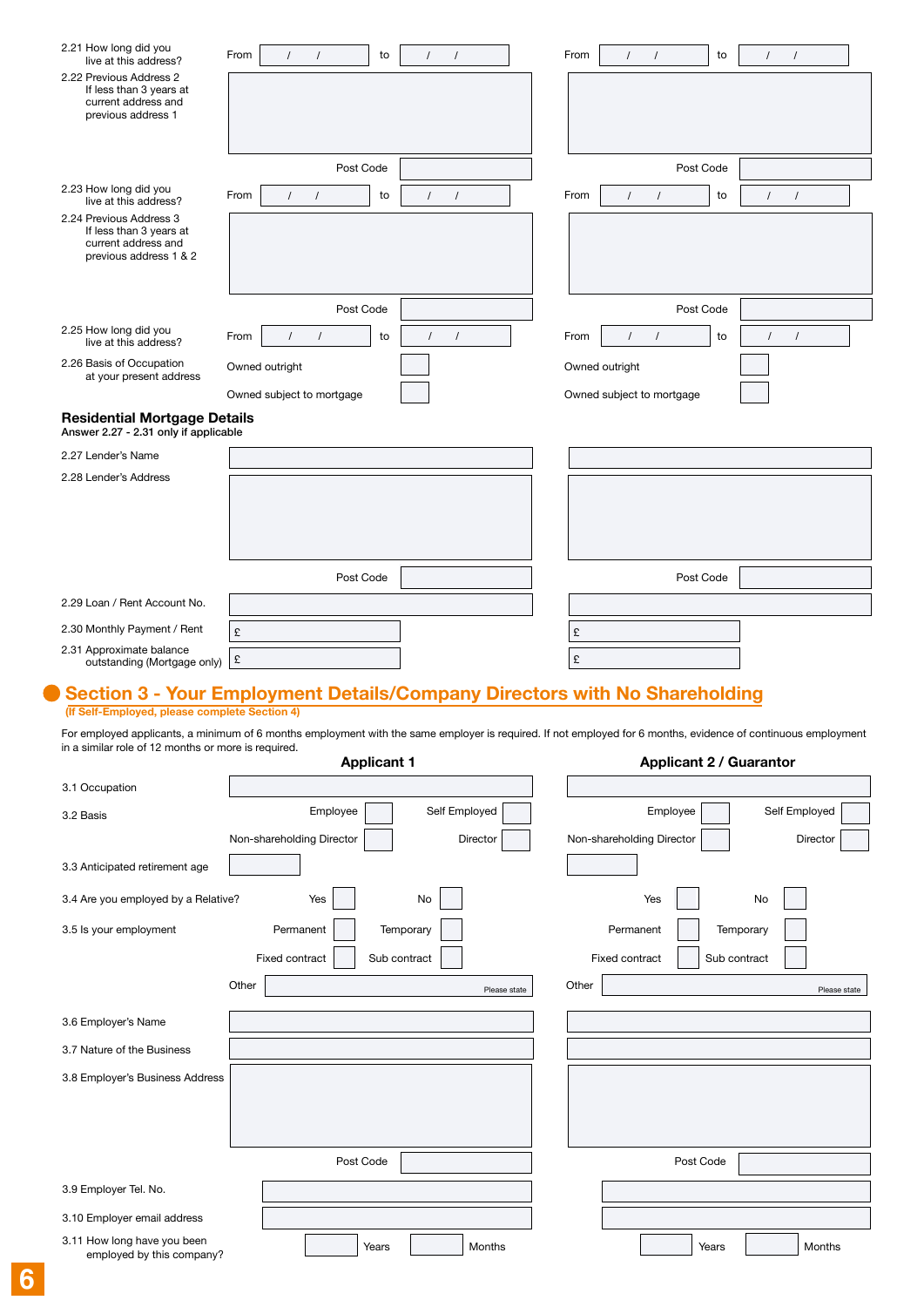| 3.12 Annual Basic Salary                                                                                      | £       | Per annum | £         |           | Per annum |           |
|---------------------------------------------------------------------------------------------------------------|---------|-----------|-----------|-----------|-----------|-----------|
| 3.13 Overtime                                                                                                 | £       | Per annum | £         |           | Per annum |           |
| 3.14 Commission                                                                                               | £       | Per annum | £         |           | Per annum |           |
| 3.15 Shift allowance                                                                                          | £       | Per annum | £         |           | Per annum |           |
| 3.16 Other pay                                                                                                | £       | Per annum | £         |           | Per annum |           |
| Total gross income                                                                                            | £       | Per annum | £         |           | Per annum |           |
|                                                                                                               | SOURCE: | AMOUNT:   | SOURCE:   |           | AMOUNT:   |           |
| 3.17 Other Income.<br>e.g. pension, rents,                                                                    |         | £         | Per annum |           | l£        | Per annum |
| maintenance etc.                                                                                              |         | £         | Per annum |           | £         | Per annum |
|                                                                                                               |         | ١£        | Per annum |           | ١£        | Per annum |
| 3.18 What is your Total NET monthly income<br>(your income after tax is deducted)?                            | £       |           | Per month | £         |           | Per month |
| For Company Director's, please provide details of your company Accountant's name, address and contact details |         |           |           |           |           |           |
| 3.19 Accountants name<br>& Address                                                                            |         |           |           |           |           |           |
|                                                                                                               |         | Post Code |           | Post Code |           |           |
| 3.20 Email Address                                                                                            |         |           |           |           |           |           |
| 3.21 Telephone Number                                                                                         |         |           |           |           |           |           |

# **Section 4 - Your Self-Employed Income Details/Company Directors who are Shareholders**

| 4.1 Basis                                                                     | Self-Employed                                     | Self-Employed                                  |
|-------------------------------------------------------------------------------|---------------------------------------------------|------------------------------------------------|
|                                                                               | Director<br>- Please state % shareholding<br>$\%$ | - Please state % shareholding<br>Director<br>% |
| 4.2 Anticipated retirement age                                                | Years                                             | Years                                          |
| 4.3 Company name, address<br>and contact details                              |                                                   |                                                |
|                                                                               | Post Code                                         | Post Code                                      |
| 4.4 Telephone number                                                          |                                                   |                                                |
| 4.5 Nature of business                                                        |                                                   |                                                |
| 4.6 On what basis do you trade?<br>(Sole Trader, Partnership etc)             |                                                   |                                                |
| 4.7 If Limited company, please<br>give details - i.e. company<br>number       |                                                   |                                                |
| 4.8 Date business started                                                     |                                                   |                                                |
| 4.9a Is this business currently<br>solvent and trading as a<br>going concern? | Yes<br>No                                         | No <sub>1</sub><br>Yes                         |
| 4.9b What is your share of the<br>Company's net taxable                       | £<br>Per annum<br>yr ending                       | £<br>Per annum<br>yr ending                    |
| Profit for the last 2 tax /                                                   | £<br>yr ending<br>Per annum                       | £<br>Per annum<br>yr ending                    |

trading years?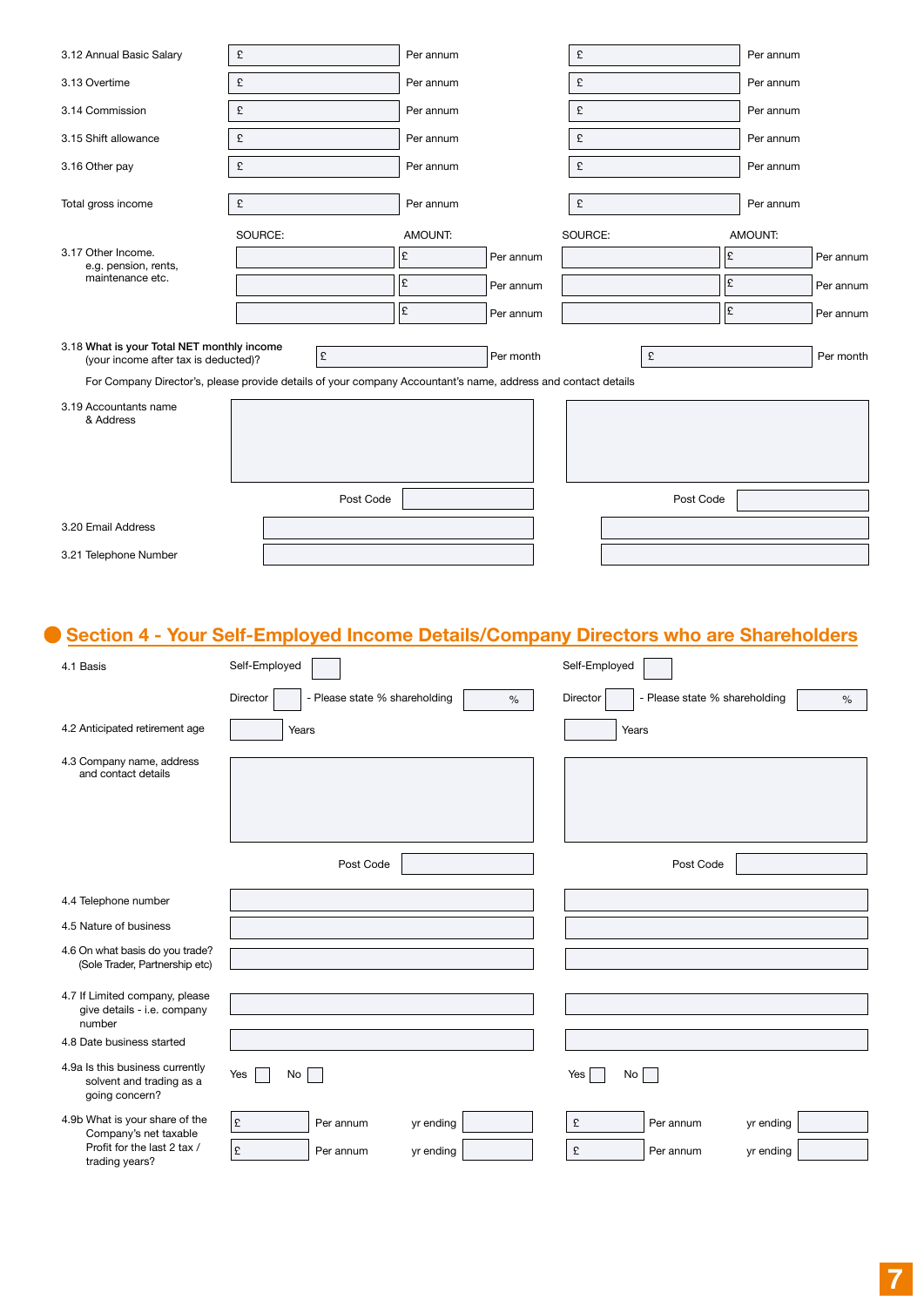4.10 If you receive a salary in addition to your share of the net taxable profit, how much is this:

| a) gross per year? (before tax)                                                    | £       | Per annum |         |           | £       | Per annum |         |           |
|------------------------------------------------------------------------------------|---------|-----------|---------|-----------|---------|-----------|---------|-----------|
| b) net per month? (after tax)                                                      | £       | Per month |         |           | £       | Per month |         |           |
| 4.11 Other income                                                                  | SOURCE: |           | AMOUNT: |           | SOURCE: |           | AMOUNT: |           |
| Pension                                                                            |         |           | l£      | Per annum |         |           | £       | Per annum |
| Rent                                                                               |         |           | £       | Per annum |         |           | £       | Per annum |
| Maintenance                                                                        |         |           | l£      | Per annum |         |           | £       | Per annum |
| Other                                                                              |         |           | £       | Per annum |         |           | £       | Per annum |
| 4.12 Company Accountant's name,<br>address and contact details                     |         |           |         |           |         |           |         |           |
|                                                                                    |         | Post Code |         |           |         | Post Code |         |           |
| 4.13 Accountant's qualifications                                                   |         |           |         |           |         |           |         |           |
| 4.14 Company Accountant's<br>email address                                         |         |           |         |           |         |           |         |           |
| 4.15 Telephone number                                                              |         |           |         |           |         |           |         |           |
| 4.16 How long has your<br>Accountant acted for you?                                |         |           |         |           |         |           |         |           |
| 4.17 What is your TOTAL NET monthly income?<br>(your income after tax is deducted) |         |           | £       | Per month |         |           | £       | Per month |

## **Section 5 - Financial Details**

Please give details of all substantial financial commitments

|                                                                                                                                                                                   | <b>Applicant 1</b>                                                                                         |                     |                                                                                                                                                                              | <b>Applicant 2 / Guarantor</b> |                     |                           |                      |
|-----------------------------------------------------------------------------------------------------------------------------------------------------------------------------------|------------------------------------------------------------------------------------------------------------|---------------------|------------------------------------------------------------------------------------------------------------------------------------------------------------------------------|--------------------------------|---------------------|---------------------------|----------------------|
|                                                                                                                                                                                   | Amount<br>outstanding                                                                                      | Monthly<br>payments | To be repaid*                                                                                                                                                                | Amount<br>outstanding          | Monthly<br>payments | To be repaid*             | If joint please tick |
| Personal Loans*                                                                                                                                                                   | £                                                                                                          | l£                  | £                                                                                                                                                                            | £                              | l£                  | £                         |                      |
| Credit Cards*                                                                                                                                                                     | £                                                                                                          | £                   | £                                                                                                                                                                            | £                              | £                   | £                         |                      |
| Bank overdraft*                                                                                                                                                                   | £                                                                                                          | £                   | £                                                                                                                                                                            | £                              | £                   | £                         |                      |
| Hire Purchase*                                                                                                                                                                    | £                                                                                                          | £                   | £                                                                                                                                                                            | £                              | £                   | £                         |                      |
| Mortgage/Secured loans*                                                                                                                                                           | £                                                                                                          | £                   | ١£                                                                                                                                                                           | £                              | £                   | £                         |                      |
| Child/maintenance/CSA                                                                                                                                                             | £                                                                                                          | £                   | Ŀ                                                                                                                                                                            | £                              | £                   | £                         |                      |
| <b>Anticipated changes</b>                                                                                                                                                        | ability to meet your monthly mortgage repayments?<br>If 'Yes' to any of the above, please provide details: |                     | Do you anticipate moving or any other significant changes in the foreseeable future?<br>Are you aware of any changes to your circumstances that are likely to impact on your |                                | Yes<br>Yes          | No<br>No                  |                      |
| <b>Section 6 - Credit History</b>                                                                                                                                                 |                                                                                                            |                     |                                                                                                                                                                              |                                | <b>Applicant 1</b>  | Applicant 2/<br>Guarantor |                      |
| Have you ever owned a property which has been taken into possession by a lender, either as a result of a<br>voluntary arrangement or Court Action?                                |                                                                                                            |                     |                                                                                                                                                                              |                                | Yes / No            | Yes / No                  |                      |
| Have you ever missed a payment, made a late payment or defaulted on any credit agreement?                                                                                         |                                                                                                            |                     |                                                                                                                                                                              |                                |                     |                           |                      |
| Have you ever had a judgement for debt recorded against you (County Court Judgement)?<br>Or, if Self-Employed/controlling Director, against your company?                         |                                                                                                            |                     |                                                                                                                                                                              |                                |                     |                           |                      |
| Have you ever been party to insolvency proceedings, bankruptcy, IVA or made a formal arrangement with<br>your creditors? Is there an outstanding bankruptcy petition against you? |                                                                                                            |                     |                                                                                                                                                                              |                                |                     |                           |                      |

Have you ever been involved in any court proceedings for debt or do you have any unspent convictions relating to money laundering, theft, fraud, tax evasion, robbery, bribery, drugs, fire arms or human trafficking? Are you currently the subject of any criminal proceedings or allegations of involvement in money

laundering, theft, fraud, tax evasion, robbery, bribery, drugs, fire arms or human trafficking? Have you ever had a mortgage application declined/refused?

| .             |               | 1. 1. 1. 1. 1. |
|---------------|---------------|----------------|
| $\Box$ $\Box$ | $\Box$        |                |
| <b>The Co</b> |               | $\Box$ $\Box$  |
| $\Box$ $\Box$ |               | $\Box$ $\Box$  |
| $\Box$ $\Box$ | $\Box$ $\Box$ |                |
| $\Box$        |               | <b>The Co</b>  |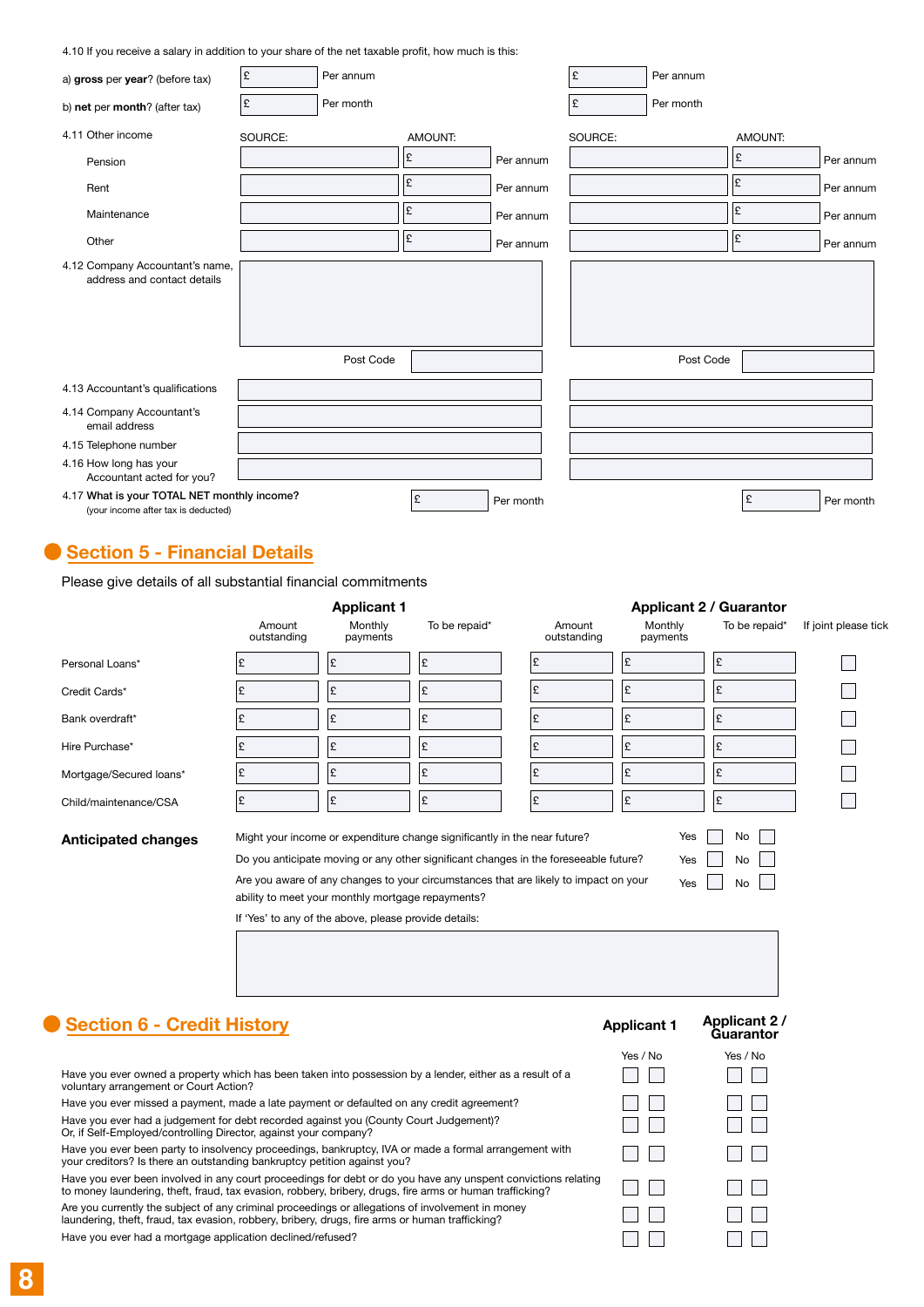Please complete the details below for all defaults and County Court Judgements registered against you (the certificate of satisfaction should be attached, where applicable)

| <b>Applicant 1</b><br>(tick) | Applicant 2<br>(tick)                                      | Amount | Date Registered | Registered by whom | Date Satisfied<br>(if applicable) |
|------------------------------|------------------------------------------------------------|--------|-----------------|--------------------|-----------------------------------|
|                              |                                                            |        |                 |                    |                                   |
|                              |                                                            |        |                 |                    |                                   |
|                              |                                                            |        |                 |                    |                                   |
|                              |                                                            |        |                 |                    |                                   |
|                              | Please explain the reasons for the financial difficulties: |        |                 |                    |                                   |
|                              |                                                            |        |                 |                    |                                   |
|                              |                                                            |        |                 |                    |                                   |
|                              |                                                            |        |                 |                    |                                   |

# **Section 7 - Property Details**

| 7.1 Full address of the property to be mortgaged                                                                              |                                                                             |
|-------------------------------------------------------------------------------------------------------------------------------|-----------------------------------------------------------------------------|
|                                                                                                                               |                                                                             |
|                                                                                                                               |                                                                             |
|                                                                                                                               |                                                                             |
|                                                                                                                               |                                                                             |
|                                                                                                                               | Post Code                                                                   |
| 7.2 Type of property                                                                                                          | Detached<br>Semi-detached<br>End of Terrace                                 |
|                                                                                                                               | Terrace<br>Purpose built Flat/maisonette                                    |
|                                                                                                                               | Converted Flat<br>Maisonette                                                |
| 7.3 If the flat/maisonette is in a block, please give details                                                                 |                                                                             |
| (Number of flats in block, Number of floors in block,<br>On what floor is the flat)                                           |                                                                             |
|                                                                                                                               |                                                                             |
|                                                                                                                               |                                                                             |
|                                                                                                                               |                                                                             |
| 7.4 Does the property have a garage?                                                                                          | Yes<br>No                                                                   |
| 7.5 If yes, does it form part of the title?                                                                                   | Yes<br>No                                                                   |
| Is the property next to or above retail/business premises?<br>7.6                                                             |                                                                             |
| If 'Yes', we may not be able to proceed with your application -                                                               | Yes<br>No                                                                   |
| please give details and refer to us or your Adviser                                                                           | Position of retail or business premises in relation to your property:       |
|                                                                                                                               |                                                                             |
|                                                                                                                               |                                                                             |
|                                                                                                                               |                                                                             |
|                                                                                                                               |                                                                             |
|                                                                                                                               | Type of premises                                                            |
| <b>Property Details (all property types)</b>                                                                                  |                                                                             |
| 7.7 What is the tenure of the property?<br>If leasehold, please give details                                                  | Maintenance Charge<br>Leasehold<br>Freehold                                 |
| The Society will lend on leasehold properties with a minimum of<br>80 years remaining on the lease at the time of completion. | Ground rent $\left  \right $ £<br>Remaining term<br>per year                |
| 7.8 Will/do you also own the freehold/shares in the management company that                                                   | Yes<br>No                                                                   |
| owns the freehold?<br>7.9 Please give details of the accommodation.                                                           | Number of<br>Number of<br>Number of<br>kitchens<br>living rooms<br>bedrooms |
|                                                                                                                               | Number of<br>Number of<br>Number of                                         |
|                                                                                                                               | outbuildings<br>bathrooms<br>separate<br>toilets                            |
|                                                                                                                               | Other                                                                       |
|                                                                                                                               |                                                                             |
|                                                                                                                               |                                                                             |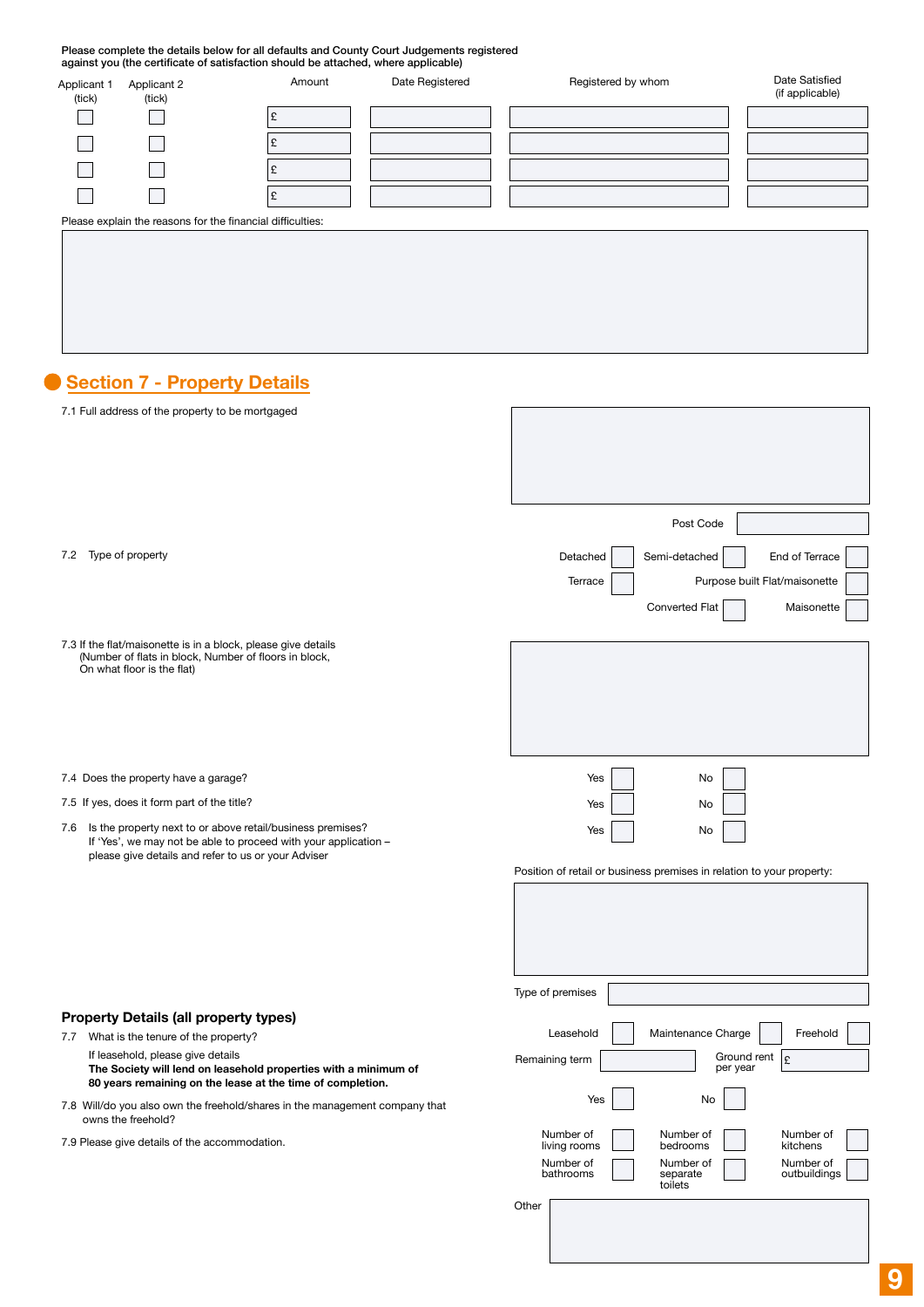| 7.10 Are the walls and roof of a standard construction?<br>For a comprehensive list of acceptable construction types,<br>please visit www.mbs-intermediaries.com.                                                                                               | No<br>Yes                                                        |
|-----------------------------------------------------------------------------------------------------------------------------------------------------------------------------------------------------------------------------------------------------------------|------------------------------------------------------------------|
| 7.11 When was the property built? If you don't know the exact year,<br>please give the approximate year that it was built                                                                                                                                       |                                                                  |
| 7.12 Does the property comprise more than one self-contained unit?                                                                                                                                                                                              | If Yes, how<br>No<br>Yes<br>many units                           |
| 7.13 Please confirm tenancy details                                                                                                                                                                                                                             | Single family unit<br>Student Let<br>Professional Individuals    |
| 7.14 Is the property currently let on, or will it be let on, an Assured<br>Shorthold Tenancy?                                                                                                                                                                   | Number of tenants<br>Others (please specify)<br><b>No</b><br>Yes |
| If No, please advise the type of tenancy and the name of the tenant                                                                                                                                                                                             |                                                                  |
| 7.15 Is the property currently defined, or will it be defined, as a house in<br>multiple occupation (HMO) and subject to local authority licensing?                                                                                                             | No<br>Yes                                                        |
| 7.16 Please confirm the estimated gross monthly rental income.<br>Remortgage - state actual monthly rent received                                                                                                                                               |                                                                  |
| 7.17 Where existing tenancies are in place at completion, Buy-to-Let applicants who take deposits in their capacity as a Landlord are required to register with<br>the Tenancy Deposit Scheme (TDS).                                                            |                                                                  |
| If you intend collecting deposits from tenants in your capacity as landlord,<br>please indicate which tenancy deposit scheme you will be using.<br>Alternatively, please state which Letting Agent will deal with deposit and<br>rent collection on your behalf |                                                                  |
| 7.18 If this is a new build property, are you receiving any discounts or<br>incentives as part of the package?                                                                                                                                                  | Yes<br>No                                                        |
| If 'Yes', please give details:                                                                                                                                                                                                                                  |                                                                  |
| 7.19 Please give the name of the builders who built, or are building the property                                                                                                                                                                               |                                                                  |
| 7.20 Are these builders registered with the NHBC or Buildzone scheme?                                                                                                                                                                                           | Yes<br>No                                                        |
| If not NHBC or Buildzone, please state the scheme used                                                                                                                                                                                                          |                                                                  |
| If no, please give details of the chartered architect or chartered surveyor<br>who supervised, or are supervising the build                                                                                                                                     |                                                                  |

#### **Section 8a - Purchase and Remortgage - Complete this section if you are either purchasing the security property or if you are the legal owner of the secured property**

| 8a.1 Is this a new purchase or<br>remortgage?                                                             | Purchase<br>Remortgage |
|-----------------------------------------------------------------------------------------------------------|------------------------|
| 8a.2 Purchase Price/Estimated Valuation                                                                   | £                      |
| 8a.3 Estimated Value                                                                                      | £                      |
| 8a.4 Deposit (if applicable)                                                                              | £                      |
| 8a.5 LOAN REQUIRED                                                                                        | £                      |
| 8a.6 Do you own the property outright<br>with no current mortgage?                                        | Yes<br>No l            |
| 8a.7 If No, please confirm name of current lender and amount of mortgage balance                          |                        |
| Name of Lender                                                                                            |                        |
| Mortgage Balance                                                                                          | £                      |
| 8a.8 Original purchase price                                                                              | £                      |
| 8a.9 Date of Purchase                                                                                     |                        |
| 8a.10 If you have selected any element<br>of the loan on INTEREST ONLY.<br>please give details of how you |                        |

intend to repay the capital and state why interest only is required. Please note: you will be required

to provide evidence.

Endowment Sale of mortgaged property Sale of another UK property Pension Savings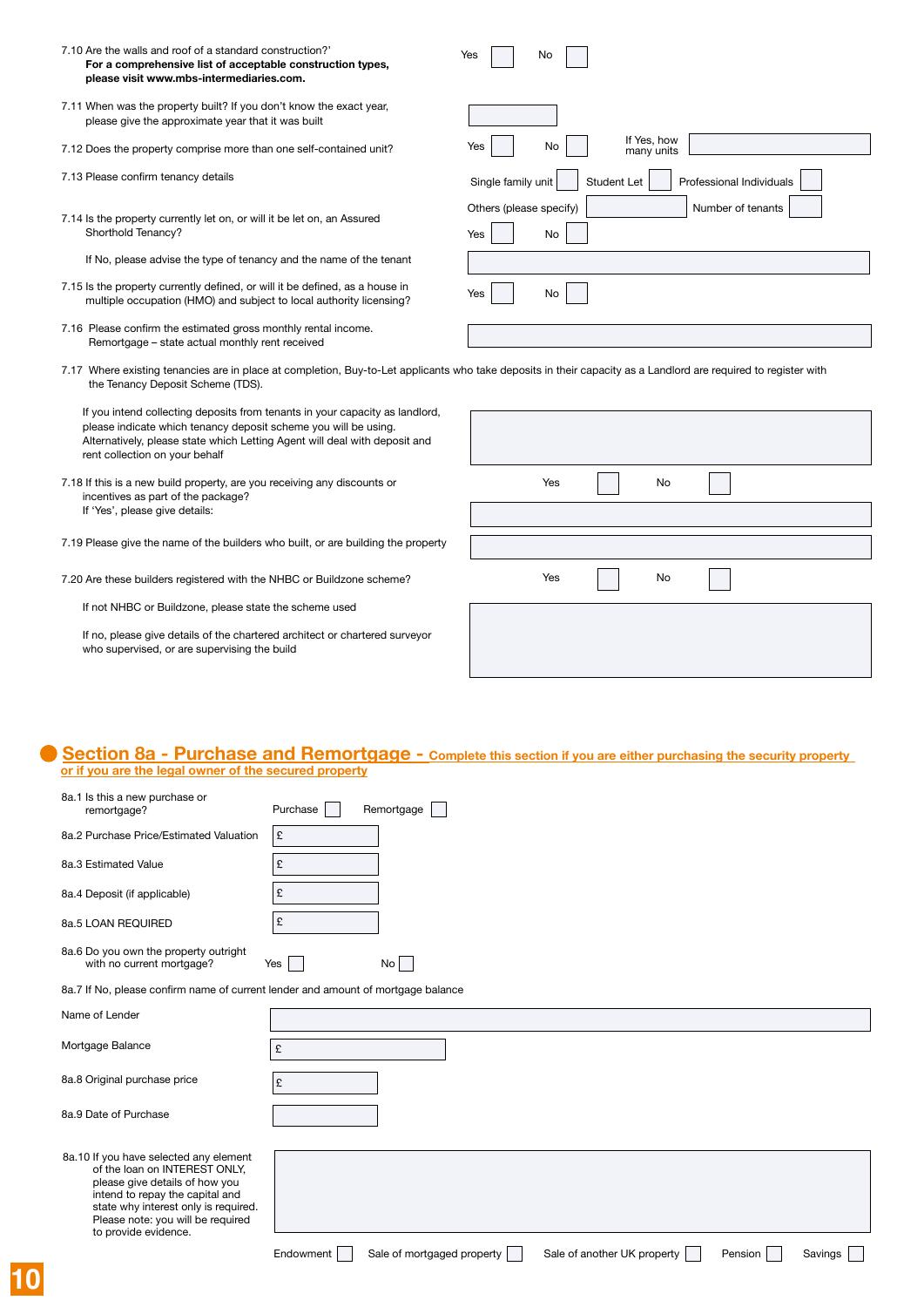| 8a.11 Reason for additional borrowing                                                                     |                                                                                                                                                                                                                                                                               |  |
|-----------------------------------------------------------------------------------------------------------|-------------------------------------------------------------------------------------------------------------------------------------------------------------------------------------------------------------------------------------------------------------------------------|--|
| 8a.12 Source of Deposit<br>(The Society will require proof)                                               |                                                                                                                                                                                                                                                                               |  |
| 8a.13 Savings/inheritance                                                                                 | £                                                                                                                                                                                                                                                                             |  |
| 8a.14 Equity/sale proceeds                                                                                | £                                                                                                                                                                                                                                                                             |  |
| 8a.15 Non-refundable gift                                                                                 | $\pounds$                                                                                                                                                                                                                                                                     |  |
| 8a.16 Who the gift is coming from                                                                         |                                                                                                                                                                                                                                                                               |  |
| 8a.17 Please indicate if any of the<br>following discounts/incentives<br>apply:                           | Sale at undervalue i.e. Family discount<br>Shared ownership<br>Part Exchange/Builder's incentive<br>Vendor Cashback                                                                                                                                                           |  |
|                                                                                                           | Other (please explain)                                                                                                                                                                                                                                                        |  |
|                                                                                                           |                                                                                                                                                                                                                                                                               |  |
| 8a.18 Total incentive                                                                                     | $\pmb{\mathfrak{L}}$                                                                                                                                                                                                                                                          |  |
| 8a.19 Do you envisage carrying out any<br>improvements to the property?                                   | No<br>Yes                                                                                                                                                                                                                                                                     |  |
| (if 'Yes' please give details of the<br>improvements and how they will<br>be funded)                      |                                                                                                                                                                                                                                                                               |  |
|                                                                                                           |                                                                                                                                                                                                                                                                               |  |
|                                                                                                           |                                                                                                                                                                                                                                                                               |  |
|                                                                                                           |                                                                                                                                                                                                                                                                               |  |
|                                                                                                           | Monmouthshire Building Society does not currently grant BTL mortgages on properties which cannot be                                                                                                                                                                           |  |
|                                                                                                           | immediately let upon legal completion.                                                                                                                                                                                                                                        |  |
|                                                                                                           |                                                                                                                                                                                                                                                                               |  |
| 8a.20 Are you connected to the vendor<br>or are they a family member?                                     | Yes  <br>No                                                                                                                                                                                                                                                                   |  |
| If Yes, please provide details                                                                            |                                                                                                                                                                                                                                                                               |  |
|                                                                                                           |                                                                                                                                                                                                                                                                               |  |
|                                                                                                           |                                                                                                                                                                                                                                                                               |  |
| 8a.21 Is the vendor a Ltd Co?                                                                             | Yes<br>No                                                                                                                                                                                                                                                                     |  |
| If Yes, are you connected to<br>this Ltd Co?                                                              | Yes<br>No                                                                                                                                                                                                                                                                     |  |
|                                                                                                           |                                                                                                                                                                                                                                                                               |  |
| <b>PRODUCT</b><br>8a.22<br><b>CODE</b>                                                                    | <b>TOTAL</b><br><b>Existing Borrowers only:</b><br>Amount of loan on<br>Amount of loan<br><b>MORTGAGE</b><br><b>CAPITAL &amp;</b><br><b>INTEREST ONLY</b><br><b>REPAYMENT</b><br>Are you transferring<br>this Product?<br><b>INTEREST</b><br><b>TERM</b><br>Yes / No<br>Years |  |
|                                                                                                           | £<br>£<br>£                                                                                                                                                                                                                                                                   |  |
|                                                                                                           | $\pmb{\mathfrak{L}}$<br>$\pmb{\mathfrak{L}}$<br>$\ensuremath{\mathfrak{L}}$                                                                                                                                                                                                   |  |
|                                                                                                           | $\pounds$<br>$\pmb{\mathfrak{L}}$<br>£                                                                                                                                                                                                                                        |  |
| 8a.23 Product fee<br>(if applicable to the product terms)                                                 | £                                                                                                                                                                                                                                                                             |  |
| 8a.24 If the product fee is to be added to the mortgage<br>loan, has this been agreed by the applicant(s) | Yes $ $<br>No                                                                                                                                                                                                                                                                 |  |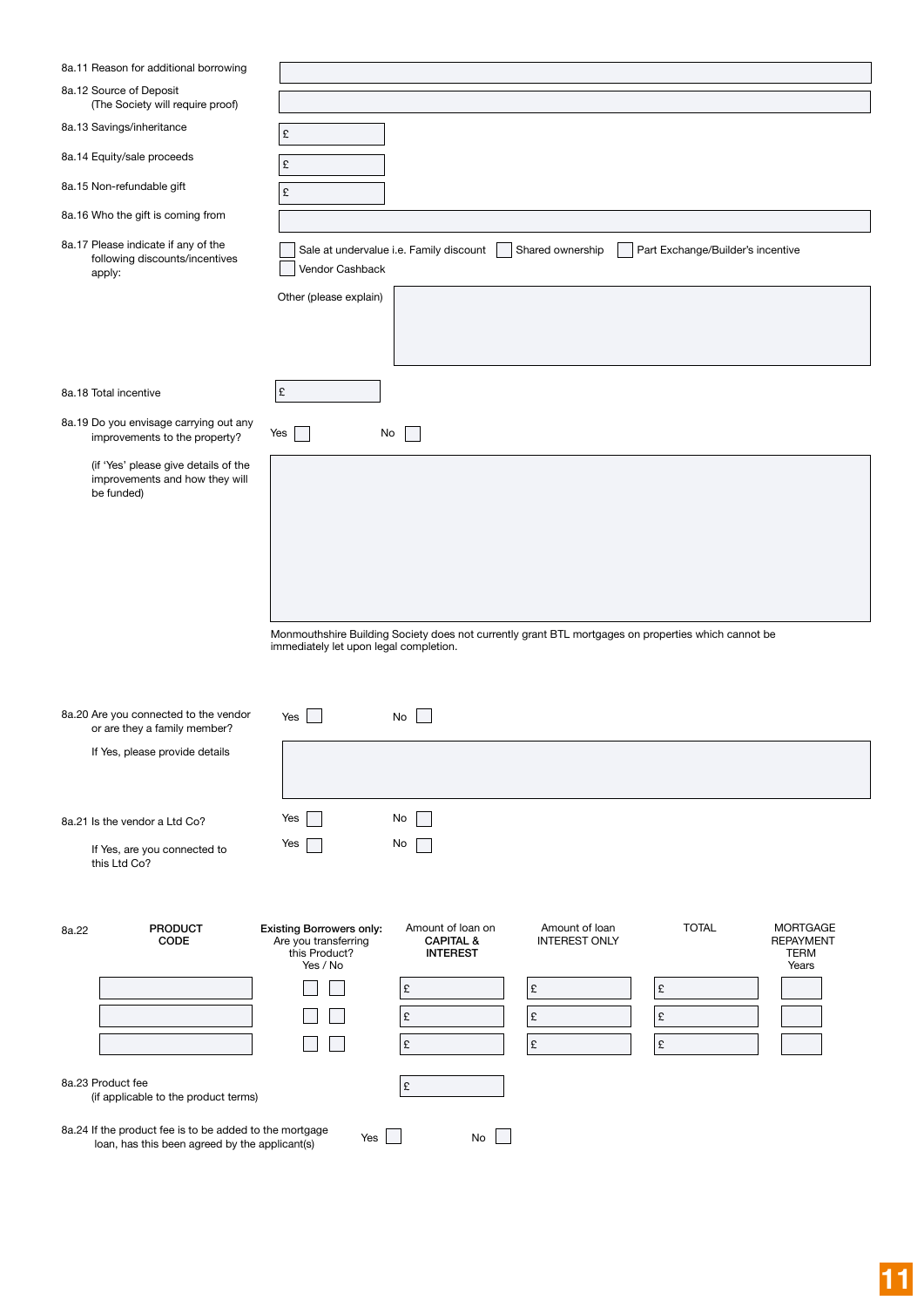| 8b.1 Are there any other loans (except<br>your current mortgage) presently<br>secured against this property?                                                                                                                                                   |                           | Yes                                                                                                               | No                                        |                                        |              |                                                      |
|----------------------------------------------------------------------------------------------------------------------------------------------------------------------------------------------------------------------------------------------------------------|---------------------------|-------------------------------------------------------------------------------------------------------------------|-------------------------------------------|----------------------------------------|--------------|------------------------------------------------------|
| 8b.2 If 'Yes', please give details                                                                                                                                                                                                                             |                           |                                                                                                                   |                                           |                                        |              |                                                      |
| Date Started                                                                                                                                                                                                                                                   | Amount of Secured<br>Loan | Purpose of Loan                                                                                                   |                                           | Provider                               |              | <b>Account Number</b>                                |
| £                                                                                                                                                                                                                                                              |                           |                                                                                                                   |                                           |                                        |              |                                                      |
| £                                                                                                                                                                                                                                                              |                           |                                                                                                                   |                                           |                                        |              |                                                      |
| £                                                                                                                                                                                                                                                              |                           |                                                                                                                   |                                           |                                        |              |                                                      |
| 8b.3 State purpose for additional funds                                                                                                                                                                                                                        |                           |                                                                                                                   |                                           |                                        |              |                                                      |
| <b>CAPITAL &amp;</b><br><b>INTEREST</b>                                                                                                                                                                                                                        |                           | <b>INTEREST ONLY</b>                                                                                              |                                           | <b>TOTAL</b>                           |              | <b>MORTGAGE</b><br><b>REPAYMENT</b><br>TERM<br>Years |
| £                                                                                                                                                                                                                                                              |                           | £                                                                                                                 |                                           | £                                      |              |                                                      |
| 8b.4 Product fee<br>(if applicable to the product terms)<br>8b.5 If the product fee is to be added to the mortgage                                                                                                                                             |                           | £                                                                                                                 |                                           |                                        |              |                                                      |
| loan, has this been agreed by the applicant(s)<br>e.g change of term, repayment type<br>etc.                                                                                                                                                                   |                           | Yes                                                                                                               | <b>No</b>                                 |                                        |              |                                                      |
| <b>PRODUCT</b><br>CODE                                                                                                                                                                                                                                         |                           | <b>Existing Borrowers only:</b><br>Are you transferring this                                                      | Amount of loan on<br><b>CAPITAL &amp;</b> | Amount of loan<br><b>INTEREST ONLY</b> | <b>TOTAL</b> | <b>MORTGAGE</b><br><b>REPAYMENT</b>                  |
|                                                                                                                                                                                                                                                                |                           | Product?<br>Yes / No<br><b>The Common</b>                                                                         | <b>INTEREST</b>                           |                                        |              | <b>TERM</b><br>Years                                 |
|                                                                                                                                                                                                                                                                |                           | £<br>£                                                                                                            |                                           | £                                      | £<br>£       |                                                      |
|                                                                                                                                                                                                                                                                |                           | £                                                                                                                 |                                           | £<br>£                                 | £            |                                                      |
| (if applicable to the product terms)                                                                                                                                                                                                                           |                           | £                                                                                                                 |                                           |                                        |              |                                                      |
| 8b.6 Other changes to the existing loan?<br>8b.7<br>8b.8 Product fee<br>8b.9 If you have selected any<br>element of the loan on<br>INTEREST ONLY, please give<br>details of how you intend to<br>repay the capital and state why<br>interest only is required. |                           |                                                                                                                   |                                           |                                        |              |                                                      |
| Please note: you will be required to provide evidence.                                                                                                                                                                                                         |                           |                                                                                                                   |                                           |                                        |              |                                                      |
|                                                                                                                                                                                                                                                                |                           | The funds will be electronically transferred to your bank account or to a third party's account. A fee will apply |                                           |                                        |              |                                                      |
|                                                                                                                                                                                                                                                                |                           | To ensure the Society transfers the funds to the correct Bank Account, please complete the following              |                                           |                                        |              |                                                      |
| <b>Account Number</b>                                                                                                                                                                                                                                          |                           |                                                                                                                   |                                           |                                        |              |                                                      |
| (See Mortgage Services Tariff leaflet)<br>8b.10 Name of Account Holder(s)<br>8b.11 Bank / Building Society<br>8b.12 Sort Code of Branch                                                                                                                        |                           |                                                                                                                   |                                           |                                        |              |                                                      |

Post Code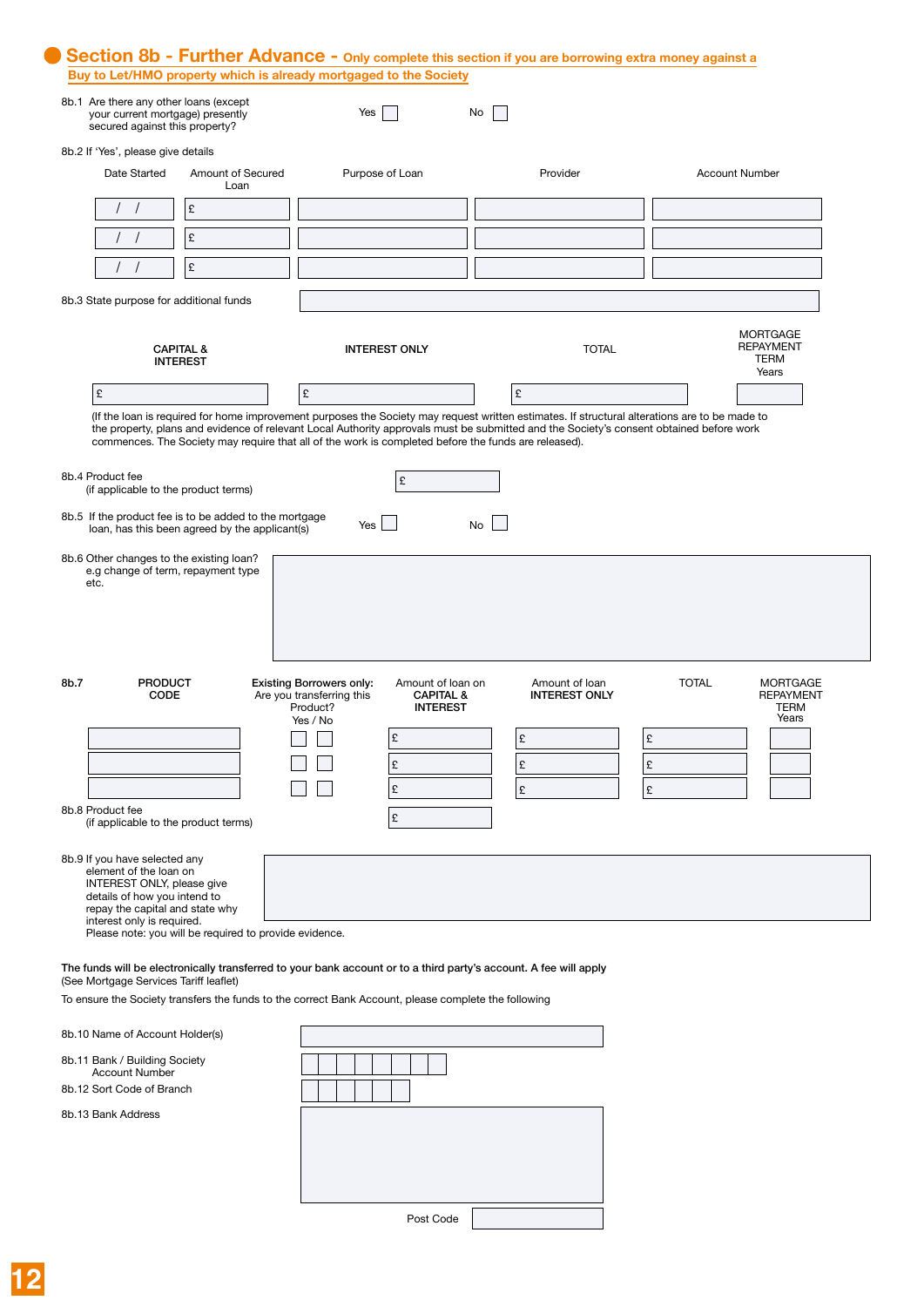#### **Section 8c - Details of other Property owned - if more than 2 properties, please provide this information on a separate sheet**

| 8c.1 Owner(s) full names                   |           |           |  |
|--------------------------------------------|-----------|-----------|--|
| 8c.2 Address                               |           |           |  |
|                                            |           |           |  |
|                                            |           |           |  |
|                                            |           |           |  |
|                                            | Post Code | Post Code |  |
| 8c.3 Date of purchase                      |           |           |  |
| 8c.4 Original purchase price or price paid |           |           |  |
| 8c.5 Tenancy type                          |           |           |  |
| 8c.6 Monthly Rent                          |           |           |  |
| 8c.7 Estimated current value               |           |           |  |
| 8c.8 Amount of outstanding mortgage        |           |           |  |
| 8c.9 Monthly payment                       |           |           |  |
| 8c.10 Name of lender                       |           |           |  |
| 8c.11 Account number                       |           |           |  |

# ● **Section 9 - Solicitor/Conveyancer** - **(House Purchase / Remortgage / Transfer of Equity cases only)**

| Name, Address and Telephone Number<br>of your Solicitor / Licensed Conveyancer               |                      |           |  |
|----------------------------------------------------------------------------------------------|----------------------|-----------|--|
| Please note that we reserve the<br>right to use our own solicitor / licensed<br>conveyancer  |                      |           |  |
|                                                                                              |                      |           |  |
|                                                                                              |                      | Post Code |  |
|                                                                                              |                      |           |  |
|                                                                                              | <b>Email Address</b> |           |  |
|                                                                                              | Contact Name         |           |  |
|                                                                                              | Tel. No.             |           |  |
| If opting for the Society's fee assist legal facility (product dependent), please tick here: |                      |           |  |
|                                                                                              |                      |           |  |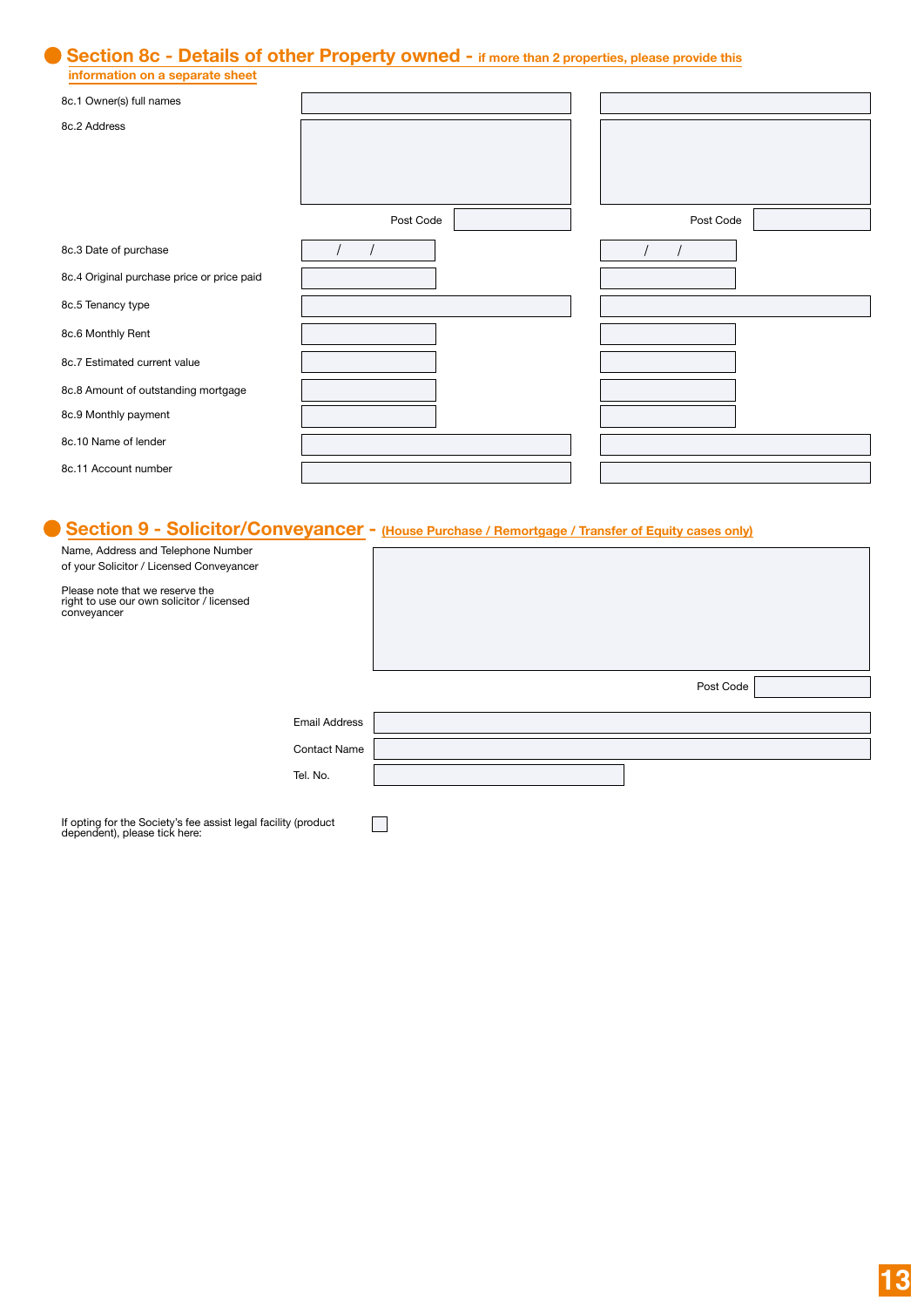# **Section 10 - Valuation and Inspection**

The Society is legally obliged to obtain a Valuation Report to determine the value of your property for mortgage purposes. Since the valuer's inspection will be limited you are strongly advised, for your own protection, to obtain a fuller inspection and report. Details are provided in the Society's Mortgage Guide Leaflet and Tariff of Mortgage Charges. If you wish to obtain a fuller report, please indicate below the type required and we will arrange for the Valuer to contact you with a quotation. All applicants must pay the appropriate fee for the Society's Valuation Report for mortgage purposes.

| Valuation and Report for Mortgage purposes                                            |    |                         |            | Homebuyers Report &<br>Mortgage Valuation | <b>Building Survey &amp;</b><br>Mortgage Valuation                                                                                                                                                                                                             |  |
|---------------------------------------------------------------------------------------|----|-------------------------|------------|-------------------------------------------|----------------------------------------------------------------------------------------------------------------------------------------------------------------------------------------------------------------------------------------------------------------|--|
|                                                                                       |    |                         |            | for these reports.                        | Please note: The Homebuyers Report or Building Survey Report are fuller inspection<br>reports undertaken at your request by an appointed surveyor and this is a contract<br>between you and the surveyor and not the Society. You will pay the Surveyor direct |  |
| 10.2 Name of estate agent selling the property, or of the<br>Seller if a private sale |    |                         |            |                                           |                                                                                                                                                                                                                                                                |  |
| 10.3 Address of estate agent, or seller                                               |    |                         |            |                                           |                                                                                                                                                                                                                                                                |  |
|                                                                                       |    |                         | Tel. No.   |                                           | Post Code                                                                                                                                                                                                                                                      |  |
|                                                                                       |    |                         | Mobile No. |                                           |                                                                                                                                                                                                                                                                |  |
|                                                                                       |    |                         | Email      |                                           |                                                                                                                                                                                                                                                                |  |
| <b>FEE PAYMENT</b>                                                                    |    |                         |            |                                           |                                                                                                                                                                                                                                                                |  |
| <b>Valuation Fee</b>                                                                  | £  |                         |            |                                           |                                                                                                                                                                                                                                                                |  |
| <b>Administration Fee</b>                                                             | £  |                         |            |                                           |                                                                                                                                                                                                                                                                |  |
| Product Fee                                                                           | £  | to be added to mortgage |            |                                           |                                                                                                                                                                                                                                                                |  |
| <b>Total Fees</b>                                                                     | ١£ |                         |            |                                           |                                                                                                                                                                                                                                                                |  |
|                                                                                       |    |                         |            |                                           |                                                                                                                                                                                                                                                                |  |

#### PAYMENT METHOD

You can either pay by debit/credit card on our website at **www.monbs.com/pay** or over the phone by calling **01633 844 444**.

If you would prefer to be contacted for payment,

please indicate below and we will contact the applicants based on the contact details provided in section 1

Daytime contact number: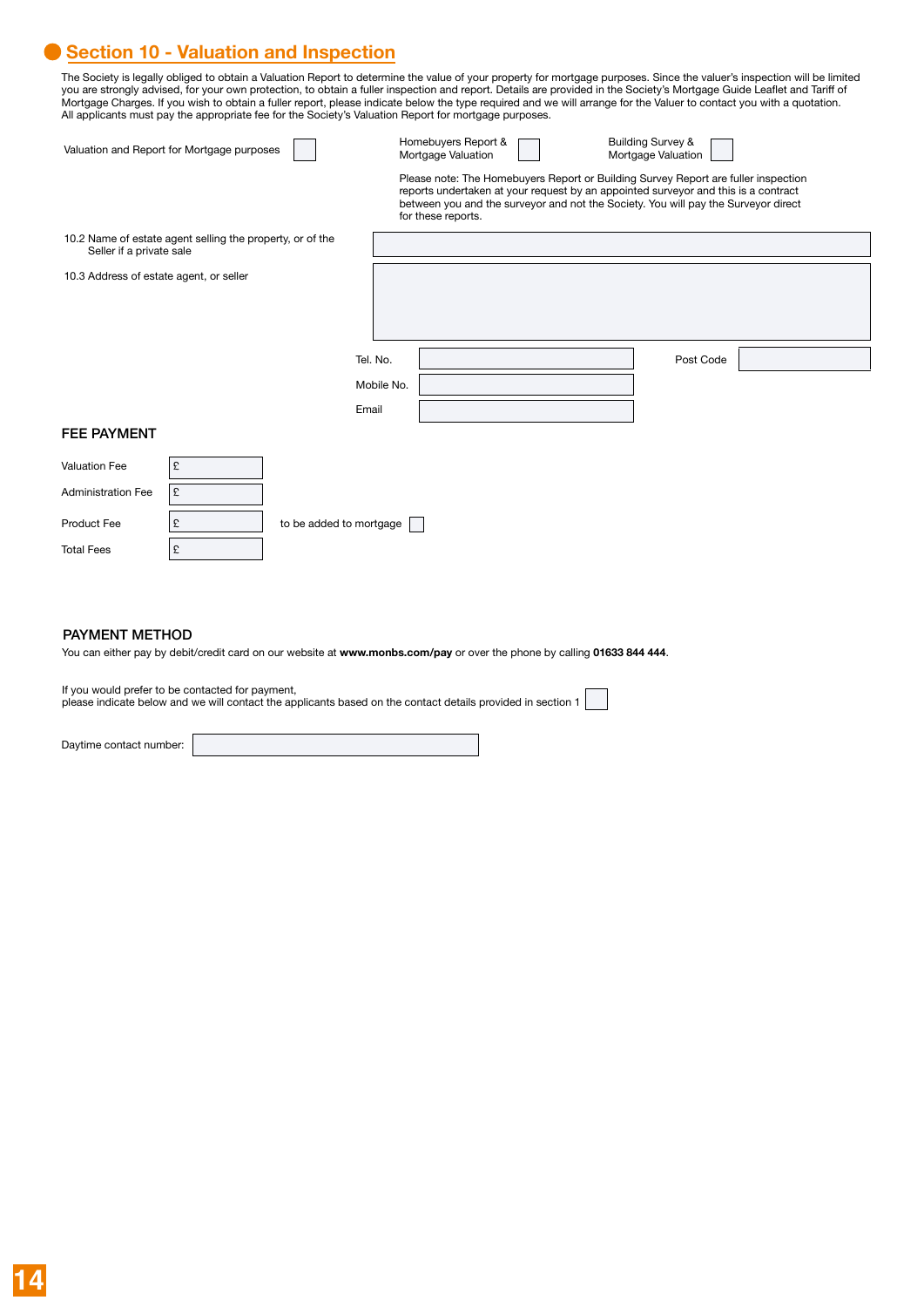### **Section 11 - Identification Verification - When not applying through a Mortgage Intermediary**

To help speed up this process and to make it as easy as possible we use an electronic verification system to confirm your identity. Depending on whether you open your account in person (face-to-face) or by post or online (non face-to-face) different information may be required.

If we are unable to prove your identification electronically, we will contact you for additional documentary evidence.

Non 'Face to Face' Applications

If you are applying for a mortgage without meeting one of our staff in person, then an additional name or address identification document is needed for each applicant. Please provide these details in the box below:

#### **IMPORTANT NOTICE**

*We recommend that if you are sending items through the post, please enclose them securely and send them to us by SIGNED FOR DELIVERY or SPECIAL DELIVERY GUARANTEED post.*

## **Additional Information**

Use this space to give any additional information requested in any of the questions and any information which you feel will help the Society in assessing your application.

IF YOU FAIL TO KEEP UP PAYMENTS ON YOUR MORTGAGE A 'RECEIVER OF RENT' MAY BE APPOINTED AND/OR YOUR RENTAL PROPERTY MAY BE REPOSSED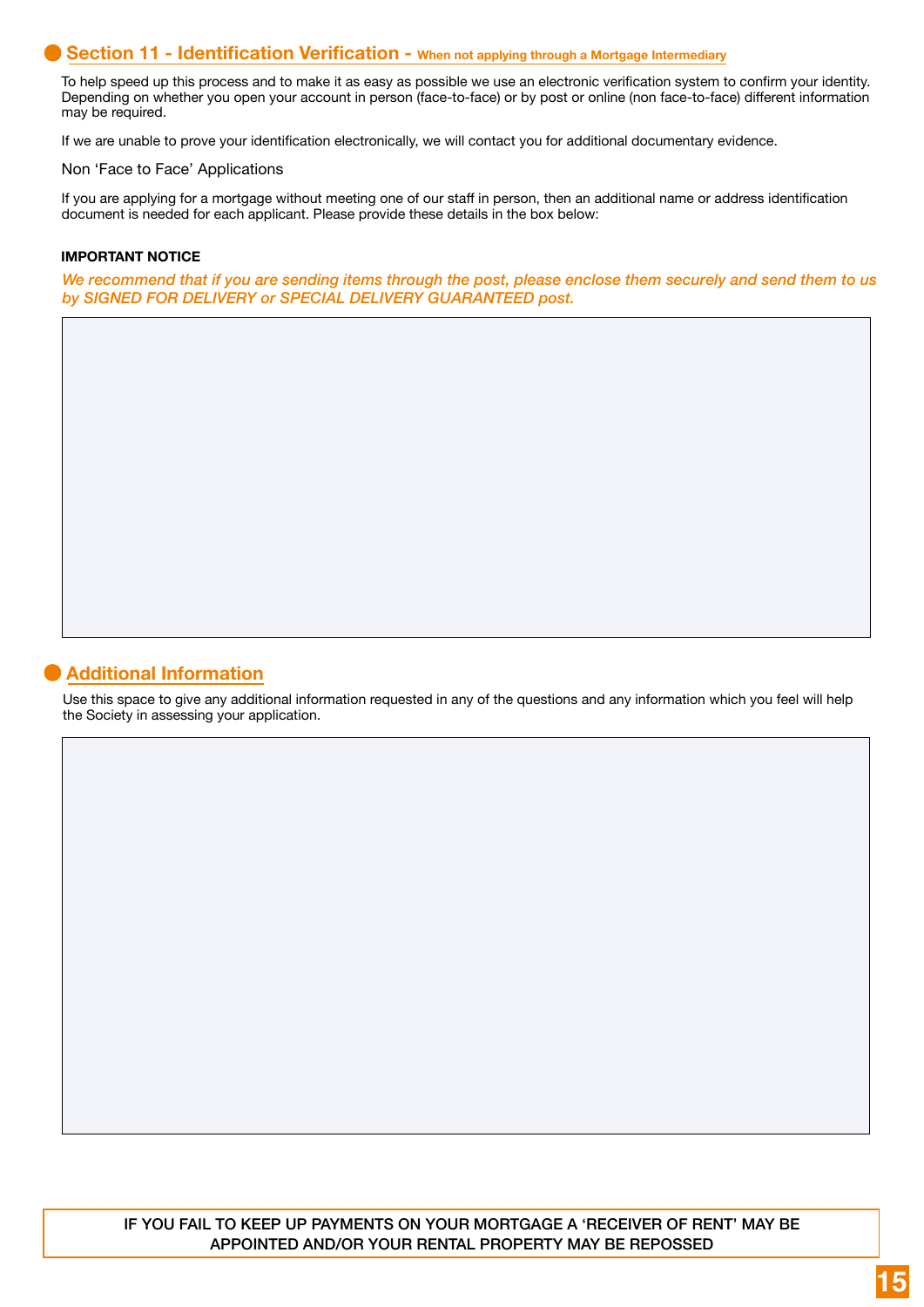# Instruction to your Bank or Building Society to pay by Direct Debit

1 - Name and full postal address of your Bank or Building Society

| To: The Manager                                                                                                                                                                                        | <b>Bank/Building Society</b> |       |              |   | Originator's Identification Number |                                                                                                                                                                                                                |  |                          |  |  |
|--------------------------------------------------------------------------------------------------------------------------------------------------------------------------------------------------------|------------------------------|-------|--------------|---|------------------------------------|----------------------------------------------------------------------------------------------------------------------------------------------------------------------------------------------------------------|--|--------------------------|--|--|
| Address                                                                                                                                                                                                |                              |       | 9            | 4 | 2                                  | 6                                                                                                                                                                                                              |  |                          |  |  |
|                                                                                                                                                                                                        |                              |       |              |   |                                    |                                                                                                                                                                                                                |  |                          |  |  |
|                                                                                                                                                                                                        |                              |       |              |   | Reference Number (office use only) |                                                                                                                                                                                                                |  |                          |  |  |
|                                                                                                                                                                                                        | Postcode                     |       |              |   |                                    |                                                                                                                                                                                                                |  |                          |  |  |
|                                                                                                                                                                                                        |                              | $5 -$ |              |   |                                    | (This is not part of the instruction to your Bank or Building Society)                                                                                                                                         |  |                          |  |  |
| 2 - Name(s) of Account Holder(s)                                                                                                                                                                       |                              |       |              |   |                                    | Preferred Payment Date (insert day between 1 and 28)                                                                                                                                                           |  |                          |  |  |
|                                                                                                                                                                                                        |                              |       |              |   | I/We wish to pay monthly on        |                                                                                                                                                                                                                |  | or just after this date. |  |  |
|                                                                                                                                                                                                        |                              |       |              |   |                                    |                                                                                                                                                                                                                |  |                          |  |  |
| The account holder(s) names must match the applicant(s) names within<br>section 1 of the application form. We are unable to accept Direct Debit<br>instructions from a third party or business account |                              | $6 -$ | Guarantee.   |   |                                    | Instruction to your Bank or Building Society<br>Please pay Monmouthshire Building Society Direct Debits from the account<br>detailed in this instruction subject to the safeguards assured by the Direct Debit |  |                          |  |  |
| 3 - Bank/Building Society account number                                                                                                                                                               |                              |       |              |   |                                    | I understand that this instruction may remain with Monmouthshire Building Society<br>and, if so, details will be passed electronically to my Bank/Building Society.                                            |  |                          |  |  |
|                                                                                                                                                                                                        |                              |       |              |   |                                    |                                                                                                                                                                                                                |  |                          |  |  |
|                                                                                                                                                                                                        |                              |       | Signature(s) |   |                                    |                                                                                                                                                                                                                |  |                          |  |  |
| 4 - Branch Sort Code                                                                                                                                                                                   |                              |       |              |   |                                    |                                                                                                                                                                                                                |  |                          |  |  |
|                                                                                                                                                                                                        |                              |       |              |   |                                    |                                                                                                                                                                                                                |  |                          |  |  |
|                                                                                                                                                                                                        |                              |       | Date         |   |                                    |                                                                                                                                                                                                                |  |                          |  |  |
| Please fill in the whole form using a ball point pen and return it to:                                                                                                                                 |                              |       |              |   |                                    |                                                                                                                                                                                                                |  |                          |  |  |

Please fill in the whole form using a ball point pen and return it to: Monmouthshire Building Society, Monmouthshire House, John Frost Square, Newport, South Wales, NP20 1PX.

Banks and Building Societies may not accept Direct Debit Instructions for some types of account



Head Office: Monmouthshire House, John Frost Square, Newport, South Wales, NP20 1PX. Tel: 01633 844444



## The Direct Debit Guarantee

- This Guarantee is offered by all banks and building societies that accept instructions to pay Direct Debits.
- If there are any changes to the amount, date or frequency of your Direct Debit, Monmouthshire Building Society will notify you ten working days in advance of your account being debited or as otherwise agreed. If you request Monmouthshire Building Society to collect a payment, confirmation of the amount and date will be given to you at the time of the request.
- If an error is made in the payment of your Direct Debit by Monmouthshire Building Society or your bank or building society, you are entitled to a full and immediate refund of the amount paid from your bank or building society.
- If you receive a refund you are not entitled to, you must pay it back when Monmouthshire Building Society asks you to.
- You can cancel a Direct Debit at any time by simply contacting your bank or building society. Written confirmation may be required. Please also notify us.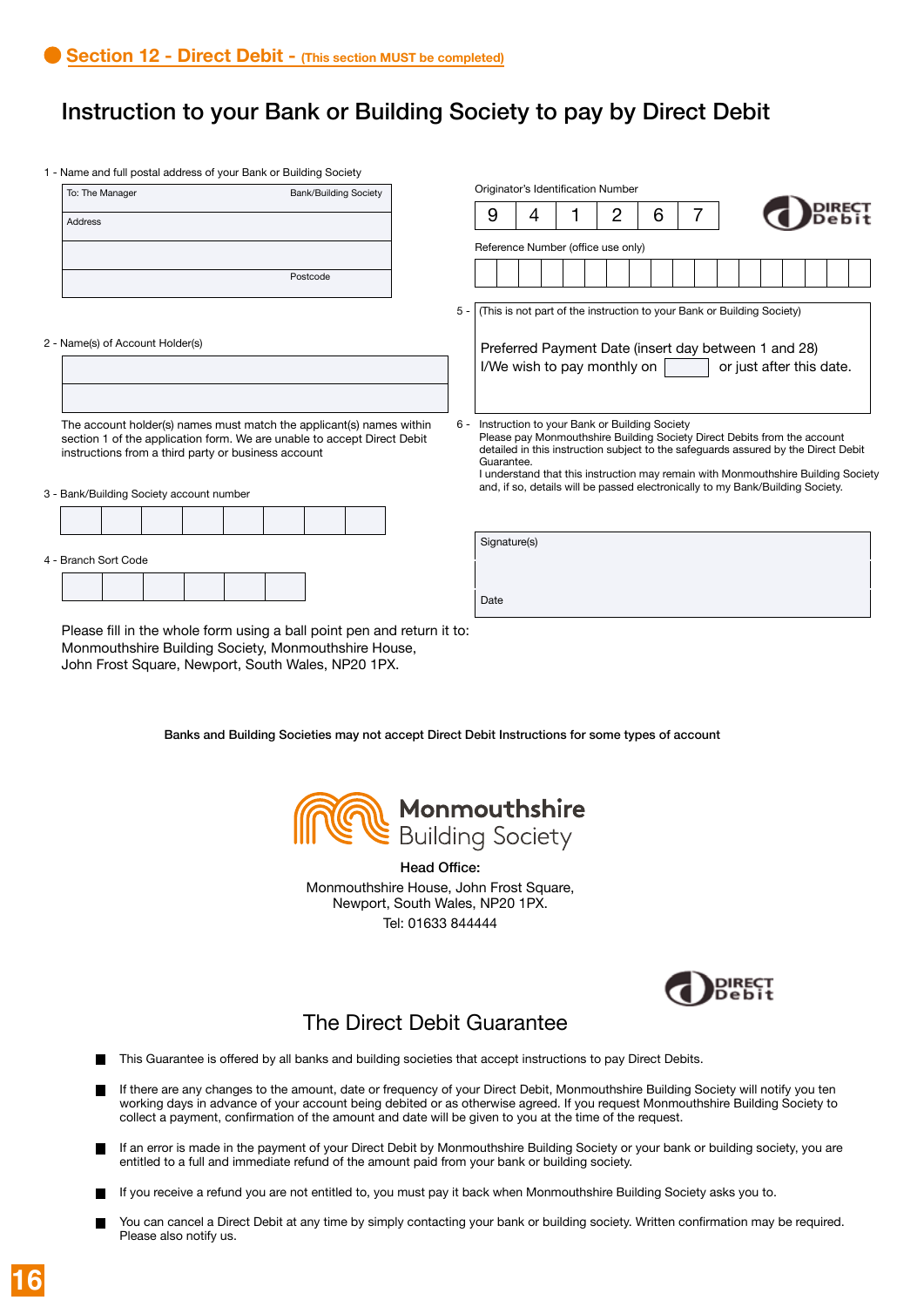## **Section 13 - Declaration - (PLEASE READ CAREFULLY AND SIGN)**

- 1 I/We agree to become bound and abide by the Rules of the Society.
- I/We declare that I am/we are aged 18 or over and that in applying for this loan on the property described in this application, I/we declare that all the information provided herein is, to the best of my/our knowledge, accurate and complete and, that it will form the basis of any Offer of Advance by the Society and any Insurance made by the Society's insurer's.
- 3 I/we undertake to notify the Society of any changes in my/our circumstances e.g. redundancy, change of employment, relationship breakdown, serious illness or injury etc. which arise following the completion of this form.
- I/We understand that the Society will not make an Offer of Advance and will not return any fees if the property or references are unsatisfactory. I/We understand that the payment of fees will not bind the Society to grant any advance.
- 5 It has been recommended that I /we obtain a fuller inspection and report on the proposed property and not to rely solely on the Society's Valuation Report, when deciding whether or not to proceed. If I/We have chosen the valuer's report, I/we understand that it is only for the use of the Society to enable it to decide whether the property is a suitable security for any advance made and does not imply that the price paid is reasonable. I/ We also understand that the valuer's report is not a detailed survey and cannot be relied upon to reveal any faults or defects to the property nor that the property is constructed of sound materials. I/We understand that no responsibility is accepted by the Society or its valuer for any omissions, conclusions, or the accuracy or validity of any statements or opinions made or implied in the valuation report. I/We understand that the valuer's report is not a structural survey and that if a structural survey is required it must be obtained independently at my/our expense.
- 6 If applicable, I/we may have to show where the money for the deposit on the property I/we am/are buying came from.
- 7 I/we understand that the first named applicant shall be the representative joint borrower entitled to exercise the rights of membership.
- From 30 June 2000 all new customers applying for a mortgage [or opening a savings account] which confers membership of the Society, are required to agree to assign any windfall conversion benefits to which they might become entitled, to The Monmouthshire Building Society Charitable Foundation. This agreement will continue for a period of 5 years from the date the new customer becomes a shareholding member. The Monmouthshire Building Society Charitable Foundation has been established to act as a channel for the Society's charitable activities within the local community. Existing shareholding members as at 30 June 2000 who have continuously maintained a shareholding are not affected by this change. Full details of this agreement can be found on the Society website www.monbs.com
- 9 I/we understand that the Society will keep any commission, fees or allowances which, become due to it from insurers.
- 10 Not applicable to further advances I/we confirm that the deposit towards the purchase price, stamp duty, legal and other fees and charges will be provided by me/us without recourse to additional borrowing unless already known to and agreed in writing with the Society beforehand.

#### **Use of my information**

- 11 I/we consent to the Society making enquiries with any other person or body which it considers necessary as part of its assessment and underwriting of this application, and I give my/our consent and instruct such other person or body to give a full and accurate reply to the Society.
- 12 I/we authorise the Society to supply a copy of the Offer of Advance and to provide any other information about my/our application and any subsequent loan advanced by the Society to an insurer, where any general, life or pension policy forms part of the loan agreement or any intermediary who submits this application on my/our behalf if so requested by them.
- 13 I/we authorise my/our solicitor to disclose to the Society all information relevant to the Society's decision to lend and I/we waive any right to claim Solicitor/Client confidentiality or legal privilege in respect of such information.
- 14 The personal information we have collected from you will be shared with Fraud Prevention Agencies who will use it to prevent fraud and money-laundering and to verify your identity. If fraud is detected, you could be refused certain services, finance or employment. Further details of how your information will be used by us and these Fraud Prevention Agencies, and your data protection rights, can be found in our Privacy Notice available from all branches and on our website at www.monbs.com/privacy
- If you apply for a mortgage we will supply your personal information to Credit Reference Agencies and they will provide us with information about your financial situation and history. They will keep a record of each search, even if your application is not successful, and this could affect your ability to get credit from other organisations within a short period of time. The identities of the Credit Reference Agencies, their role also as Fraud Prevention Agencies, the data they hold, the ways in which they use and share personal

#### **All applicants (including Guarantors\*) to sign**

Guarantors are strongly advised to obtain legal advice from a solicitor independent of the borrower(s) and the lender.

| <b>Applicant 1</b>        | Applicant 2 / Guarantor* |  |  |  |
|---------------------------|--------------------------|--|--|--|
| Signature                 | Signature                |  |  |  |
| <b>Print Name in full</b> | Print Name in full       |  |  |  |
| Date                      | Date                     |  |  |  |

\* By giving the guarantee you might be liable instead of or as well as the applicant(s). The guarantee will be limited and you should take independent legal advice before you give the guarantee.

information, their data retention periods and your data protection rights with them are explained in our 'Credit Reference Agency Information Notice' available from all branches and on our website at www.monbs.com/privacy

16 In making your application, you acknowledge that you have received and read the summary of our full Privacy Notice contained in our 'Important Information About Your Personal Data' leaflet. Our full Privacy Notices are available from all our offices and on our website at www.monbs.com/privacy

#### **Marketing Opt Out**

 The Society would like to provide you with information on our products and services unless you opt out of receiving this information. Please note the Society will continue to provide you with regulatory and service communications even if you have opted out. I do not wish to receive information on products and services by the following channels:

| Applicant 1: Mail | Telephone | Electronic means |
|-------------------|-----------|------------------|
| Applicant 2: Mail | Telephone | Electronic means |